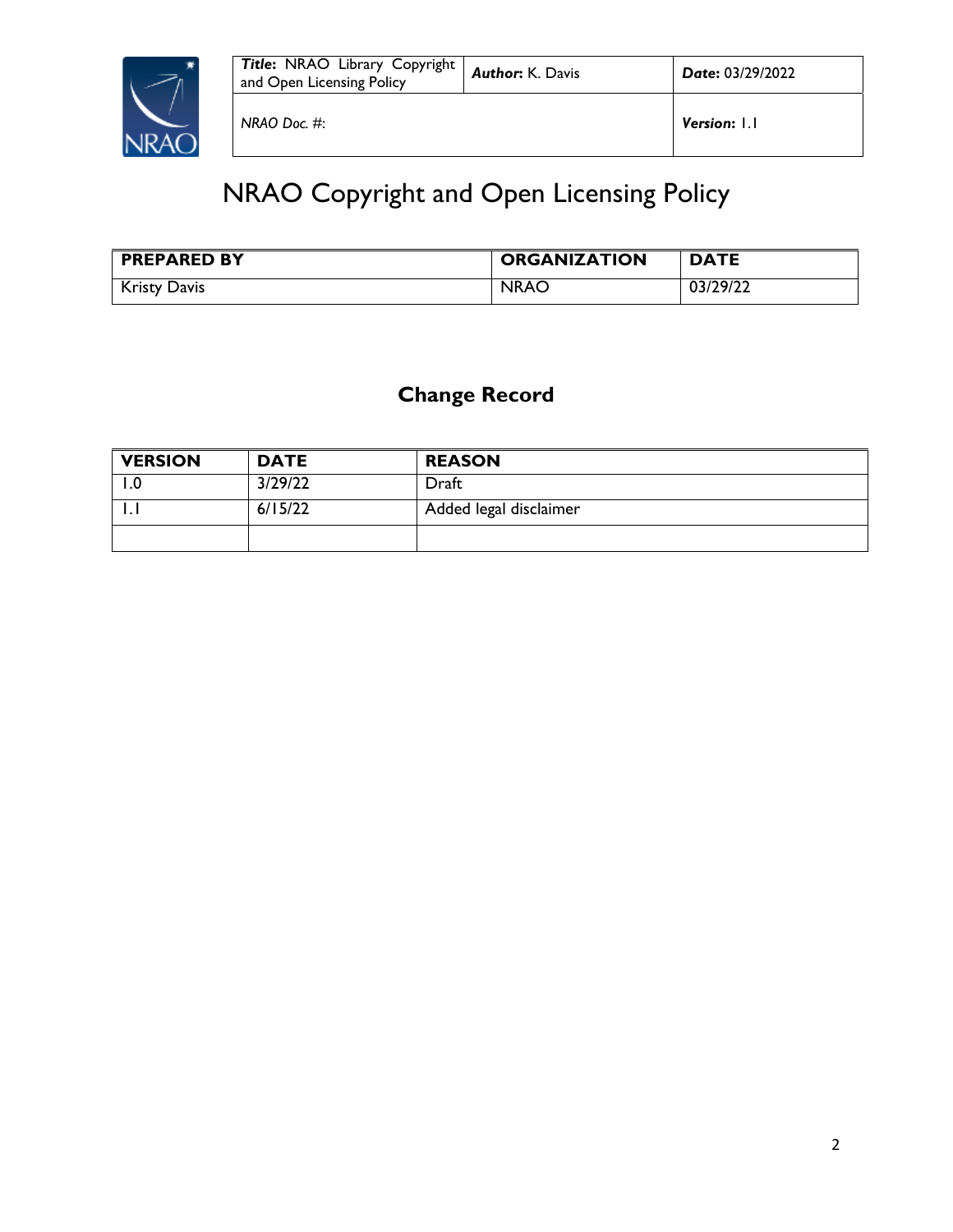

# **TABLE OF CONTENTS**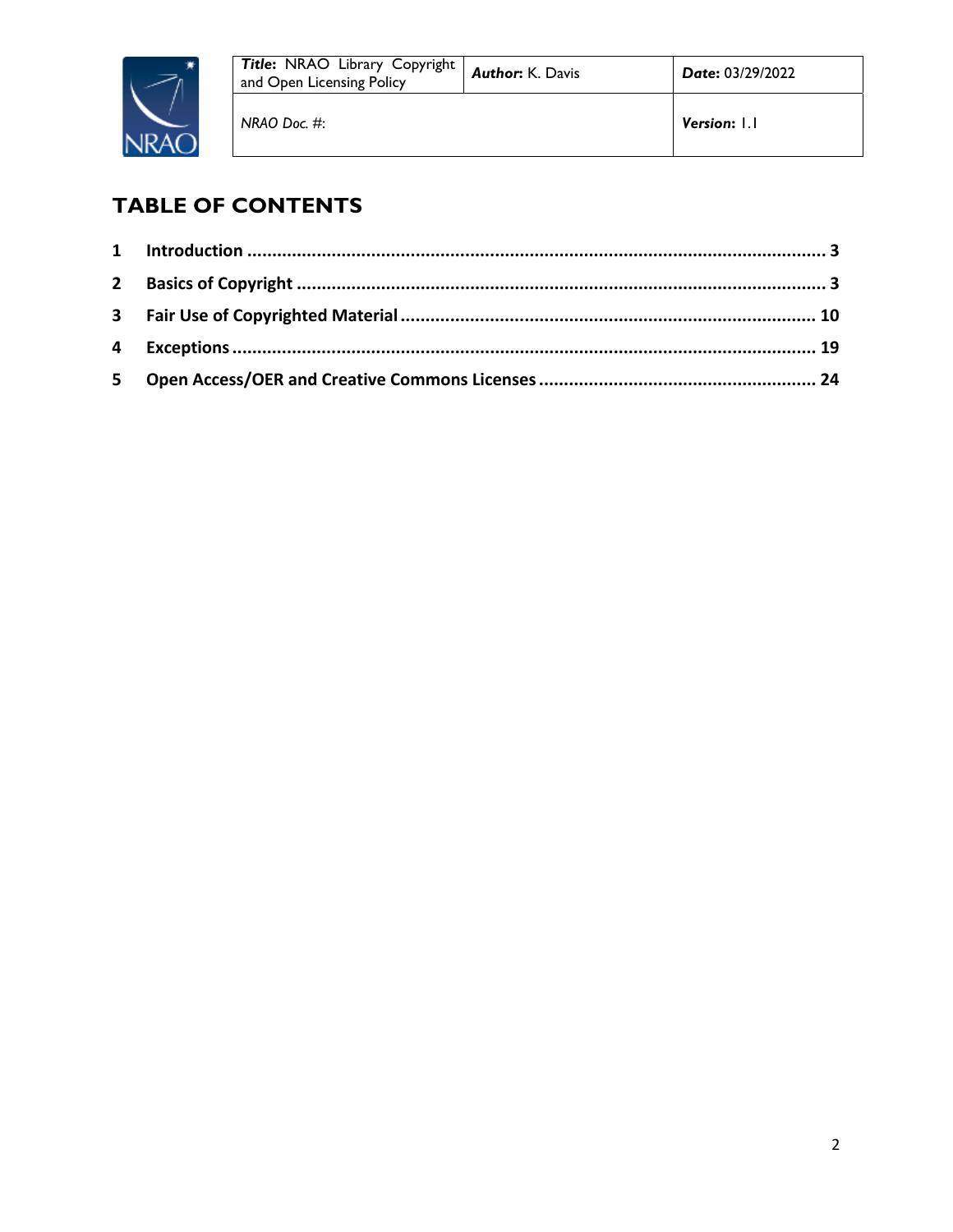

### **1 INTRODUCTION**

### **Copyright and Fair Use**

The NRAO Library supports the federal laws governing Copyright and Fair Use of all materials and formats, as set out in the 1978 Copyright Act, the 1998 Digital Millennium Copyright Act and the 2001 TEACH Act.

By its nature, this guide provides a general, and necessarily limited, discussion of various topics; it does not purport to give specific legal advice.

# **2 BASICS OF COPYRIGHT**

- What is copyright?
- Why is copyright necessary?
- What can be copyrighted?
- What does copyright protect?
- What does a copyright authorize the copyright owner to do, or to restrict others from doing?
- Who owns the copyright?
- Can a copyright be transferred to someone else?
- How does a work become copyrighted?
- Should I include a copyright notice or register the copyright in my work?
- Can I avoid infringement by crediting the source?
- When do copyrights expire, and how can I determine if an old work is still covered by copyright?
- Does a copyright expire when a work goes out of print?
- How do I get permission to reproduce or disseminate someone else's copyrighted work?
- What happens to copyright in cyberspace?
- What should I be aware of when I create a website?
- What about linking to other material?

# **Basics of Copyright**

### *What is copyright?*

Copyright is the lawful right of an author, artist, composer or other creator to control the use of his or her work by others. Generally speaking, a copyrighted work may not be duplicated, disseminated, or appropriated by others without the creator's permission. The public display or performance of copyrighted works is similarly restricted.

There are exceptions to this rule—notably the fair use doctrine discussed in the following Section—but generally the unauthorized use of a copyrighted work is copyright infringement, and may subject the infringer to civil and criminal penalties under federal law.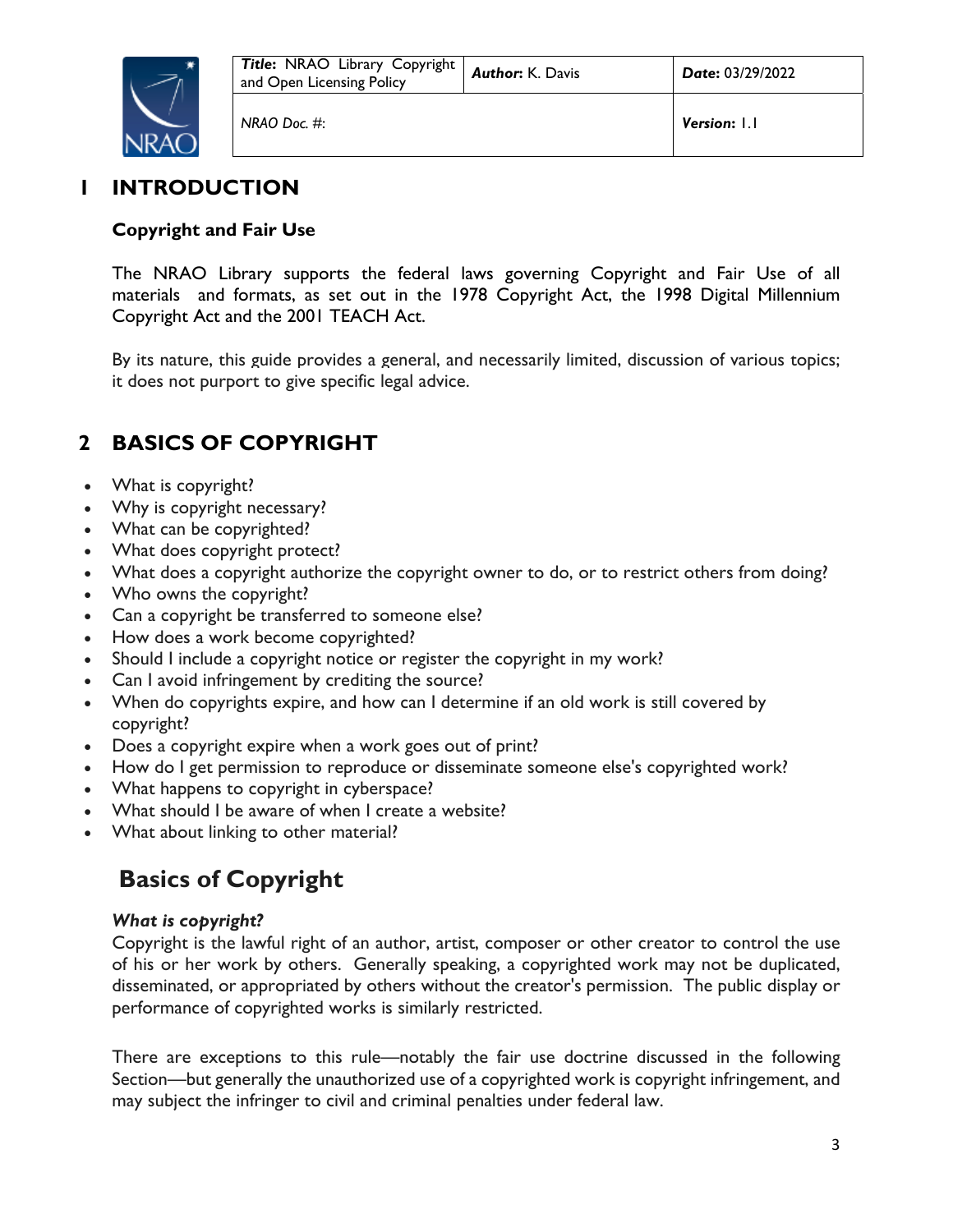

The present Copyright Act dates from 1978, but copyright is an ancient doctrine, with its roots in Elizabethan England. The framers of the Constitution authorized Congress to "promote the progress of science and the useful arts, by securing for limited times to authors . . . the exclusive right to their respective writings . . . ." Today, copyright law goes far beyond "writings" narrowly construed. It extends to literary, dramatic and artistic works, musical compositions and computer programs.

### *Why is copyright necessary?*

On the other hand, we want society as a whole to benefit from new ideas and information, and so copyright protection is limited. Copyright protects only the form in which ideas and information are expressed. Copyrights expire after a certain period of time. And the law allows certain limited uses of copyrighted material by others, without the creator's permission. The most important such use is "fair use," which is discussed in the next Section.

### *What can be copyrighted?*

Broadly speaking, one can copyright any original work of authorship that can be "fixed in any tangible medium of expression," such as written on paper, or encoded on disk or tape, or recorded on film. This includes fiction and nonfiction writings, poetry, musical compositions (words and music alike), sound recordings, photographs, paintings and drawings, sculpture, architectural works, databases, audiovisual works such as movies, and multimedia works such as those on compact discs. Computer programs can be copyrighted, and almost always are. Unless a program is clearly denoted "freeware," you should assume it is subject to copyright protection.

Unlike a patent, the degree of creativity necessary to qualify for a copyright is very modest. Virtually any original work—even a casual letter, or a compilation of information that involves some originality in selection or arrangement, such as a directory, an anthology, or a bibliography—can be copyrighted.

### *What does copyright protect?*

Copyright does not protect ideas, nor does it protect facts. It protects only the form in which ideas or facts are expressed. For example, you may read a copyrighted paper and appropriate its ideas, or facts it conveys, into your own work without violating the copyright. However, you may not reproduce the actual text of the paper (unless fair use or another exception to copyright protection applies), nor may you evade this prohibition simply by changing some words or thoroughly paraphrasing the content.

### *What does a copyright authorize the copyright owner to do, or to restrict others from doing?*

Subject to certain limitations, a copyright owner has the exclusive right to:

reproduce the work by making copies of it;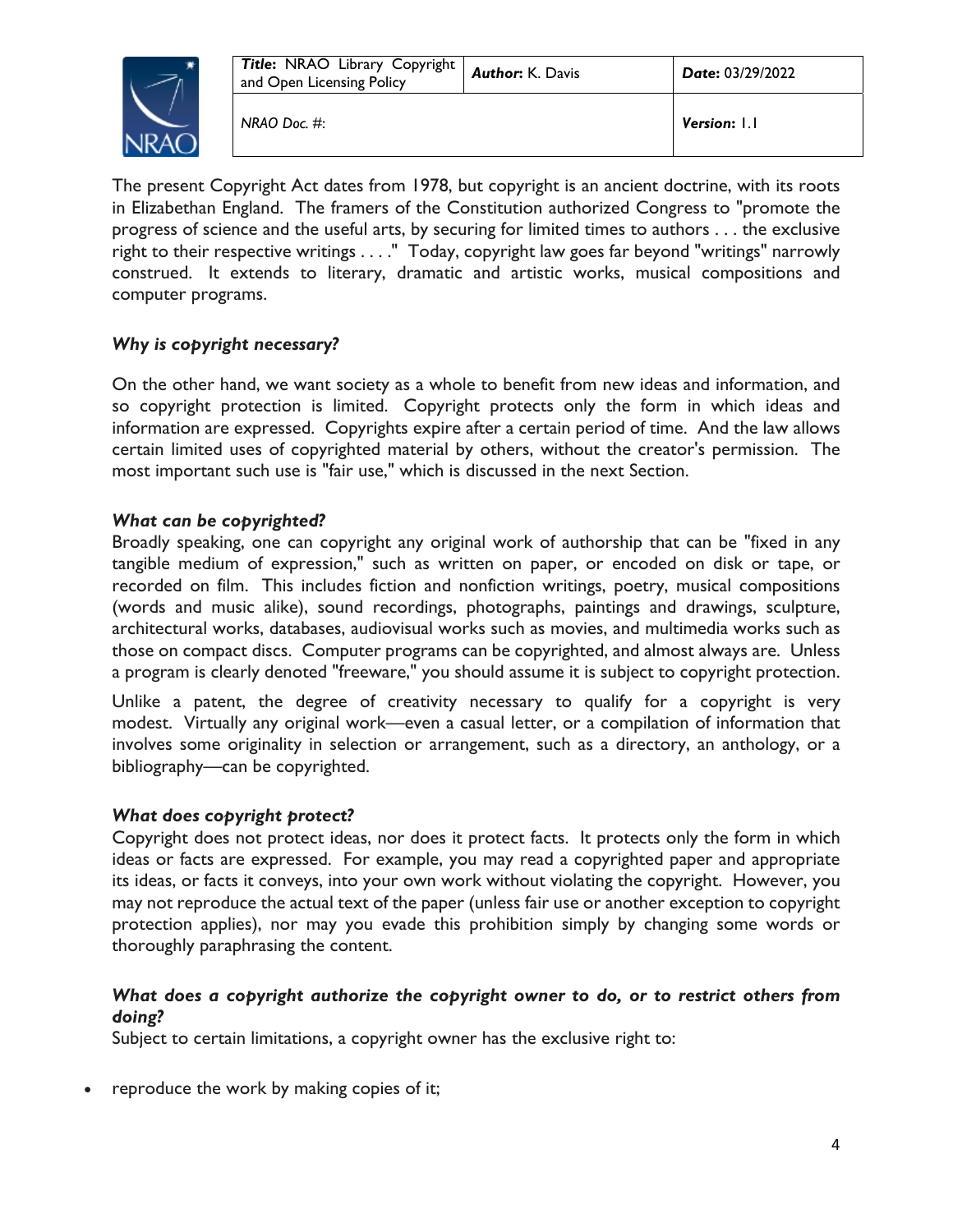

- distribute copies of the work to the public by sale, donation, rental, or lending;
- prepare new works derived from the original (for example, a novel adapted into a play, or a translation, or a musical arrangement); and
- publicly perform or display the work. Anyone who does any of these things without authorization infringes the copyright and can be liable to the copyright owner for damages. In some cases, in lieu of proving actual damages, the copyright owner can recover statutory damages of up to \$30,000, or up to \$150,000 if the infringement was willful, for the infringement of a work. Infringement can also be a crime, punishable by fine or imprisonment.

### *Who owns the copyright?*

Ordinarily, the creator does. However, if he or she creates the work in the course of employment or is retained under an appropriate contract to make the work, then the work is a "work made for hire," and the employer or the contracting party owns the copyright. Cocreators jointly own the copyright in the work they create together.

In some situations, when a work is created by a member of the University, Harvard policies vary the ownership that would otherwise result under copyright law. For example, faculty often own the copyright in works they create even in the course of their employment. Harvard's Intellectual Property Policy can be found at www.techtransfer.harvard.edu/resources/policies/IP/.

### *Can a copyright be transferred to someone else?*

Like any other property, a copyright can be sold or given to someone else, who then becomes the owner of the copyright. A copyright is a bundle of exclusive rights, which can be transferred separately or all together. For example, in signing a book contract, an author typically transfers or grants the publisher exclusive publication rights.

A copyright owner can also retain the copyright but permit (or non-exclusively license) others to exercise some of the owner's rights. For example, a photographer might permit the use of one of her photographs on a book jacket. A shrink-wrap license accompanying a computer program is another example of a non-exclusive copyright license.

### *How does a work become copyrighted?*

Under current law, copyright protection begins when an eligible work is fixed in a tangible medium of expression, such as by being written on paper or recorded on film or disk. Contrary to popular belief, it is not necessary to register a work with the Copyright Office in Washington in order to copyright it, nor is it any longer necessary to include a copyright notice.

Although *statutory* copyright now arises when a work is fixed in a tangible form, *common law* copyright may protect expression that has not been fixed—for example, an extemporaneous lecture. In addition, bootlegged recordings of live musical performances are subject to statutory remedies.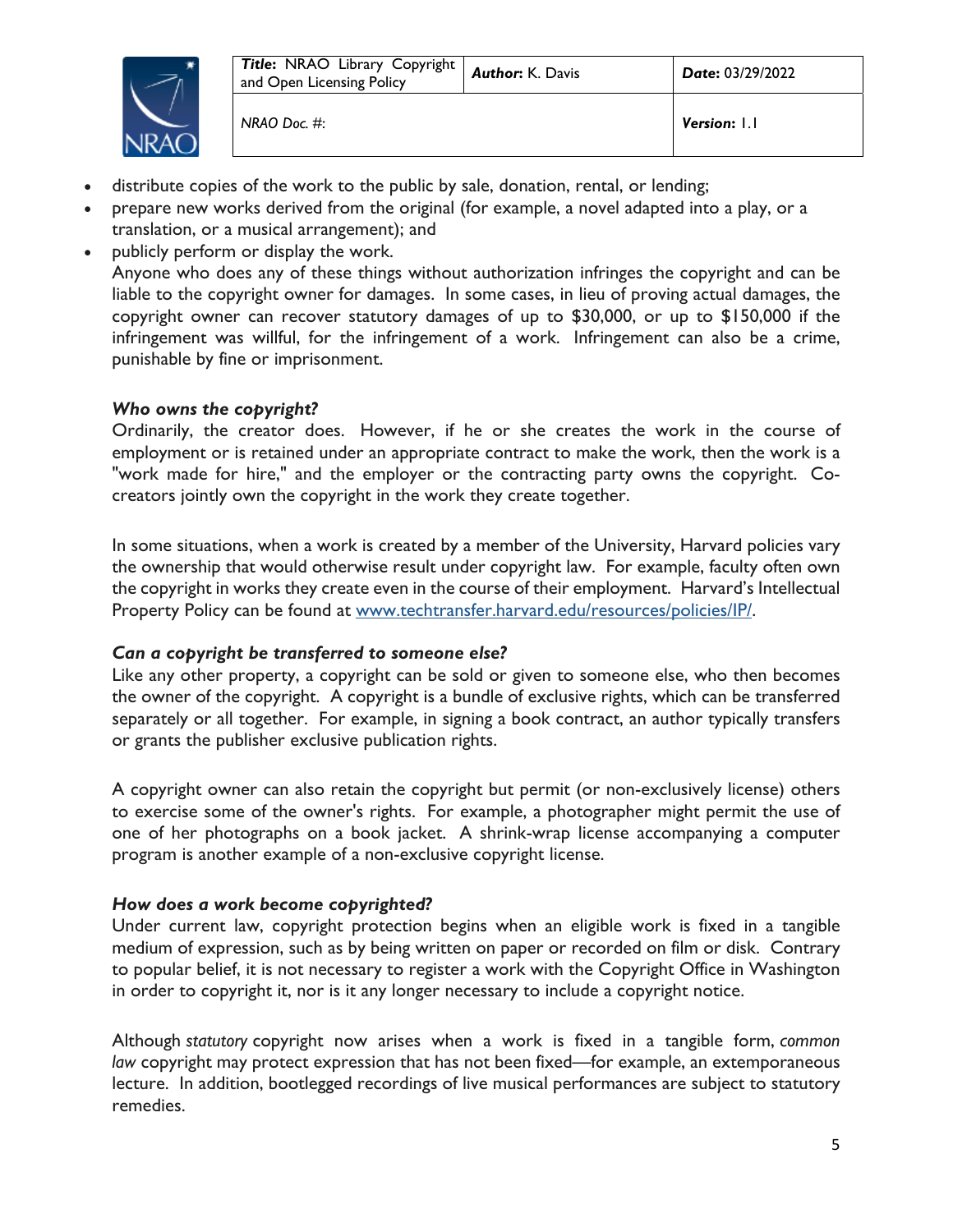

### *Should I include a copyright notice or register the copyright in my work?*

Although no longer required for copyright protection, a copyright notice is advisable. A proper notice generally requires the symbol "©" or the word "Copyright," together with the copyright holder's name and the year of first publication—for example, "© 2002 President and Fellows of Harvard College." This designation should appear on or near the title page in printed works, and on an early screen in electronic works. Though not required for copyright protection, a notice will prevent a defense of innocent infringement and will inform others that the work is copyrighted and by whom, thus potentially deterring infringement and facilitating requests for permission.

Registration of the copyright with the Copyright Office, while not necessary unless you wish to sue for infringement, confers certain benefits—for example, making statutory damages available and thus may be desirable for some works. To gain some of those benefits, you must register before the infringement commenced or within a specified period after first publication of the work. Forms and instructions for registering a copyright are available at the U.S. Copyright Office website, www.copyright.gov.

### *Can I avoid infringement by crediting the source?*

No. Copyright infringement and plagiarism are two different things. Plagiarism is the misappropriation of another's work, passing it off as your own without indicating the source. It is possible to plagiarize a work without infringing the copyright—for example if you take another's ideas without proper attribution, even though you do not copy the language, or you borrow from a work whose copyright has expired. Conversely, it is possible to infringe without plagiarizing. Properly citing the work you are copying does not avoid liability for infringement.

### *When do copyrights expire, and how can I determine if an old work is still covered by copyright?*

The answer is somewhat complicated, largely because the rules governing the copyright term have been amended a number of times. The term of United States copyright protection will depend upon when the work was created, whether it is unpublished or published, and when it was first published.

For works created in 1978 or thereafter, the copyright term commences upon creation. For most works, the term continues for the life of the author plus 70 years. For pseudonymous and anonymous works, and works made for hire, the term continues until 95 years from first publication or 120 years from creation, whichever expires first.

For works created before 1978, the following rules apply:

Works that were created before 1978 but remained unpublished on January 1, 1978 have the same term as works created in 1978 or thereafter, as described above, with one exception. The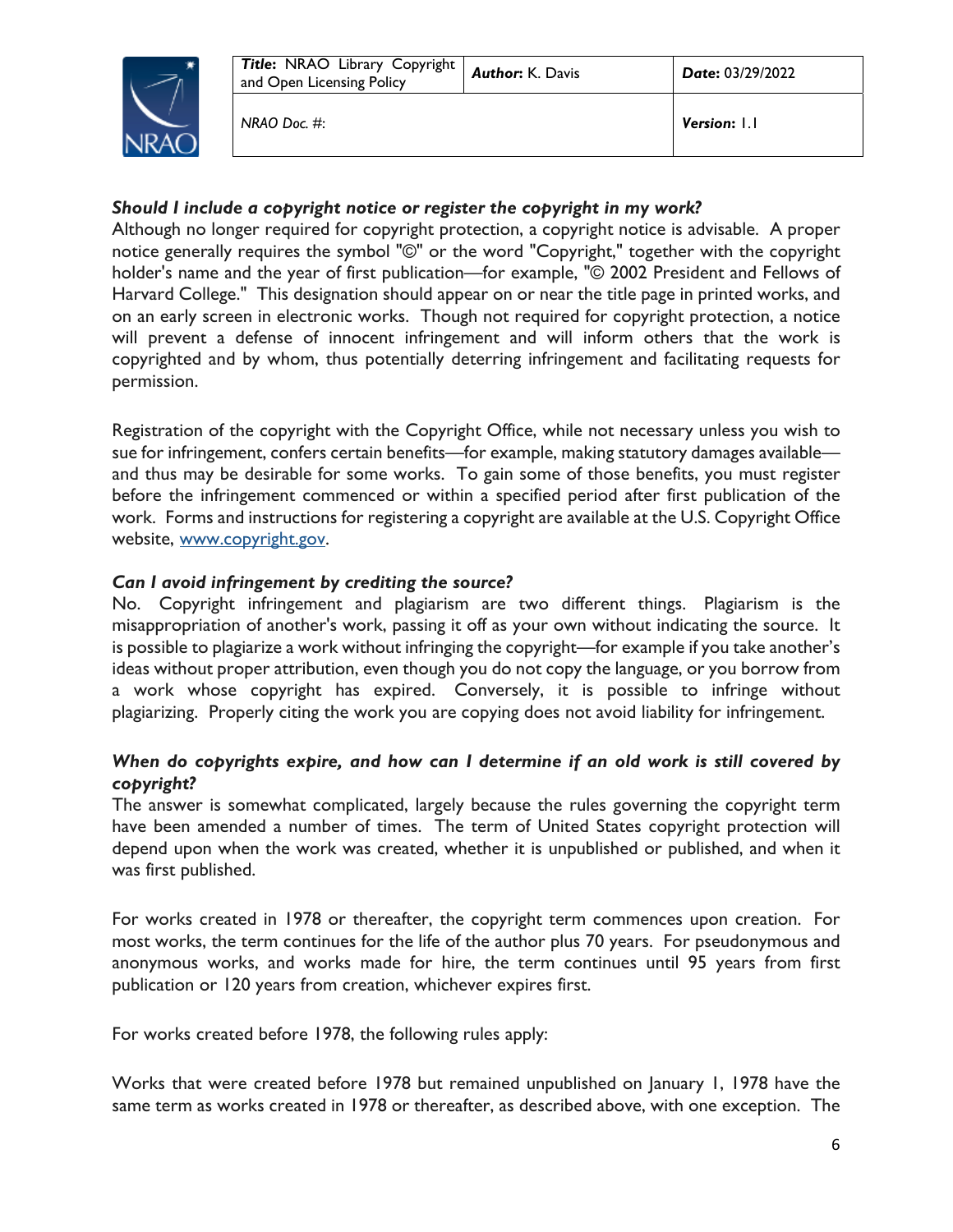

exception is that the copyright term of any such work that was published before the end of 2002 will not expire before the end of 2047.

Before the current Copyright Act became effective in 1978, publication of a work in the United States with a proper copyright notice conferred statutory copyright and commenced the copyright term. Publication of the work in the United States without a proper copyright notice placed the work in the public domain, with narrow exceptions. The same general rule continued, with somewhat broader exceptions, until March 1, 1989. Hence, for works published in the United States before 1978 (or, with more exceptions, before March 1, 1989), if there is no copyright notice, the work may well be in the public domain. Be particularly careful with works of foreign origin. Special rules have restored copyright in some foreign works published in this country without proper notice.

Works that were created before 1978 and published with a proper copyright notice before 1923 are now in the public domain. Works published with a proper copyright notice from 1923 through 1963 had an initial copyright term of 28 years, which could be renewed for a second term that now extends 67 years, for a total of 95 years. For these works, a renewal filing with the Copyright Office near the end of the first term was necessary to secure the second term; if a timely filing was not made, the work fell into the public domain at the end of the first term. To determine whether the copyright was renewed, you can check with the Copyright Office in Washington (202-707-3000, or www.loc.gov/copyright/). Alternatively, you can find some, but not all, Copyright Office renewal records online, either at the Copyright Office website (www.copyright.gov/records/index.html) or in a Copyright Renewal Database made available by Stanford University

(https://collections.stanford.edu/copyrightrenewals/bin/page?forward=home). Works published with a proper copyright notice from 1964 through 1977 also had an initial term of 28 years, with a renewal term of 67 years, for a total of 95 years, but the renewal term vested or will vest automatically at the end of the first term without any filing.

A helpful chart by Lolly Gasaway summarizing these rules in a simple way, entitled "When Works Pass into the Public Domain," may be found at www.unc.edu/~unclng/public-d.htm. A more comprehensive and detailed table by Peter Hirtle, entitled "Copyright Term and the Public Domain in the United States," may be found at http://copyright.cornell.edu/resources/publicdomain.cfm. Footnote 1 of the Hirtle document contains references to a number of other useful resources.

Note that one work may incorporate or be based upon an earlier work. For example, with appropriate permission, a motion picture may be based on a novel, or a book may include a photograph. The copyrights remain separate. Hence, the copyright term of the earlier work is not extended by the use of that work in the later work. But the copyright notice on the later work may pertain only to the later work, which can lead to confusion about the copyright status of the earlier work. Sometimes a work that has fallen into the public domain is published with new commentary, notes or the like. The public domain work may be copied by others, but not the new matter, which is protected by copyright.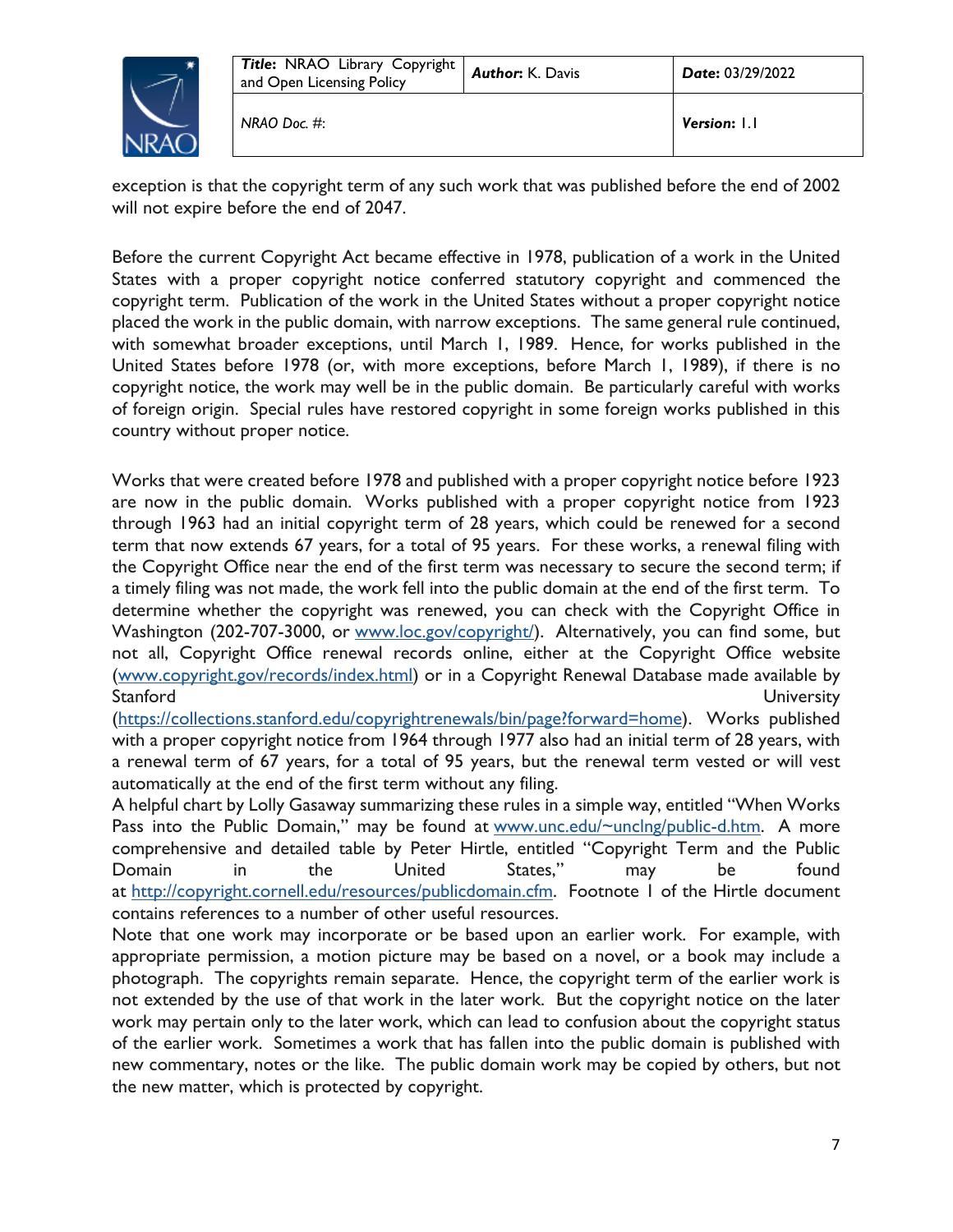

The discussion above concerns copyright term in the United States. The copyright term in foreign countries often varies from that in the U.S., especially for works created before 1978. This is true for works created in this country by U.S. authors, as well as works created abroad or by foreign authors. If you are reproducing, publishing, distributing or displaying a work in a foreign country, you will need to investigate the copyright term in that country, a subject beyond the scope of this guide.

### *Does a copyright expire when a work goes out of print?*

No. The copyright lasts for a term of years (see above), regardless of whether the work is still in print.

### *How do I get permission to reproduce or disseminate someone else's copyrighted work?*

Find the copyright owner and ask. There are no special forms that must be used, and permission can be oral or written, though it is good practice to obtain permission in writing. The copyright owner is free to charge whatever fee he or she wishes, though the user is likewise free to try to negotiate a lower fee. Most major publishers and periodicals have a "permissions desk" or a "rights editor," and a written request addressed in this way will usually find its way to the right person. You should specify the publication you wish to take from; the precise pages, chapters, photographs or the like you want to use; how many copies you want to make; and the purpose of your use (for example, "as a handout in an undergraduate course in economics at Harvard College"). Many permissions desks accept requests by e-mail or through the publisher's website.

You can make as many copies as you like, without advance permission, from certain academic and scholarly journals now enrolled with the Copyright Clearance Center, a private clearing house (978-750-8400; www.copyright.com). After you copy, you remit the prescribed per-copy fee to the CCC. If a publication is enrolled with the CCC, its masthead will usually provide the necessary information. (The CCC rules for course packs may differ; check with them for current information.)

### *What happens to copyright in cyberspace?*

Because the electronic environment presents us with new media, and even calls into question the concept of works "fixed" in a "tangible medium," a great many questions challenge the conventions of copyright doctrine. Congress and the courts are struggling to keep up with new technology, and the opinions of scholars and commentators on how the law should cope with these new changes are in lively conflict.

Nonetheless, certain principles endure. The first and most important is that there is copyright law in cyberspace. A work that is available electronically—even if it is available only electronically—is as eligible for copyright protection as a work in any other medium. Thus, the fact that you can download text or graphics does not mean that the material is not copyrighted. And the ability to download a copyrighted work does not mean that you are free to disseminate that work to others, either electronically or in hard copy.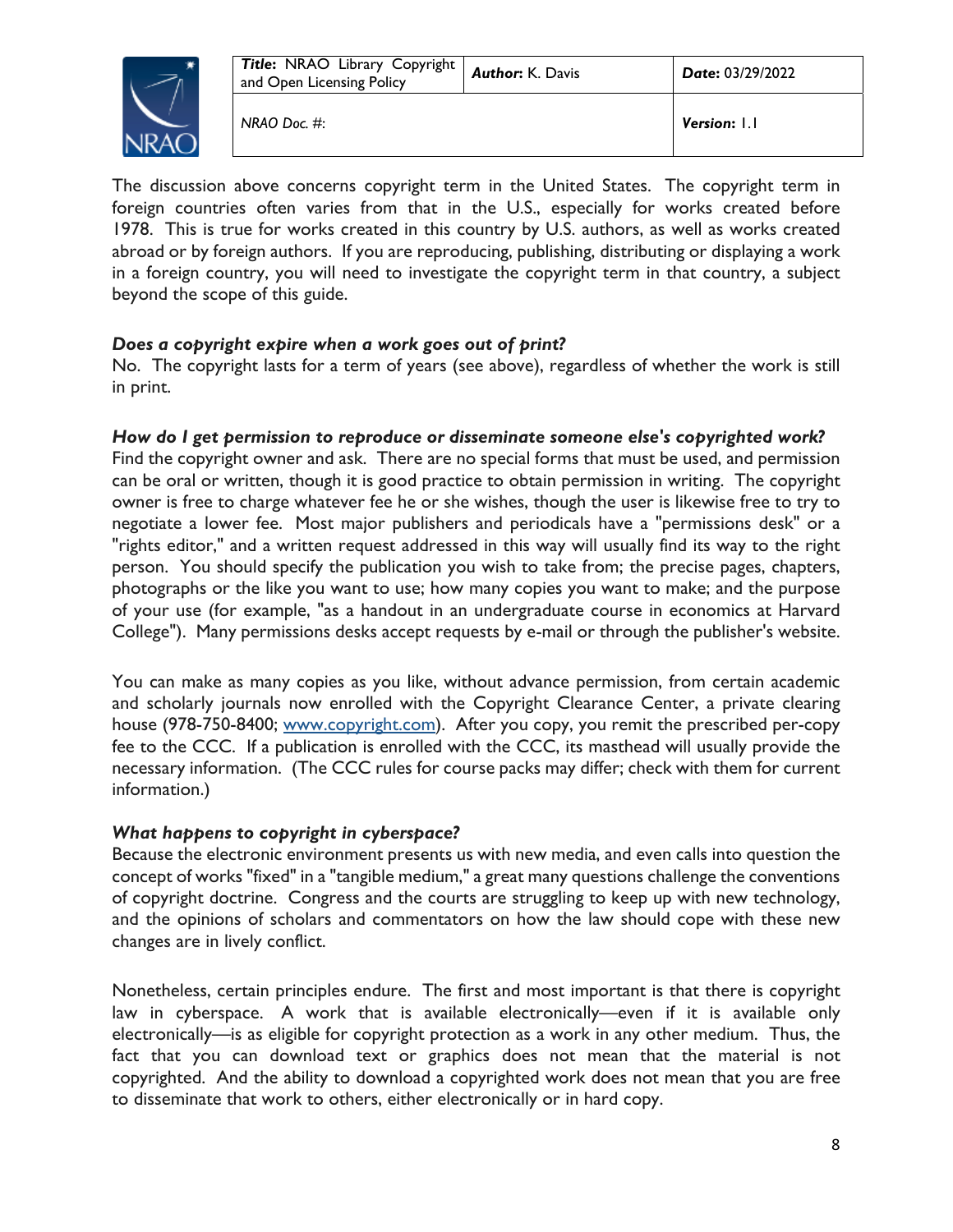

Those who put their work on the Internet and wish to control its use should use the copyright designation, just as they would do in print or any other medium.

You should abide by the following principles when you access a database or other electronic source of information from your own computer.

- You are free to read, watch or listen to any material to which you have authorized access, even if it is copyrighted. (In some cases you may have to pay a fee to do this.)
- Because downloading material to your own computer necessarily makes an electronic copy of it, and because printing what you've downloaded makes another copy, a copyright owner is entitled to prohibit downloading and printing.
- Remember that the site owner is not necessarily the copyright holder of the site's content. A site owner may hold the copyright to some materials but not others, or to none of it. Requests for permission should be directed to the copyright holder, not necessarily the website owner.
- Look for a copyright notice on the material. The notice may be on the opening screen, a home page, an "About this Program" screen, or at the beginning or end of individual items (such as an article or a graphic) within the database.
- If you are in a commercial database that charges a fee for searching material, and also permits you to download or print the material through mouse or key-stroke commands, you may assume that the copyright owner has authorized the operator of the database to allow users to download and print. You may pay an additional fee for this privilege. Multiple copies for classroom use may require additional fees.

### *What should I be aware of when I create a website?*

If you create a website and wish to post copyrighted material on it, you must obtain the permission of the copyright holder, just as you would for more traditional media, unless fair use or another exemption applies. See the following section for a discussion of fair use and its application to course websites.

### *What about linking to other material?*

Like other aspects of digital media, the law relating to links from one website to another is not entirely settled. Generally, however, you should not have a problem if you simply post a link to another site, even if that site contains copyrighted material. In such a case, you are not publishing the material; you are simply pointing the way to someone else's publication.

You should not, however, provide a link to a site that you have reason to know is violating copyright law—for example, a site that illicitly allows the free downloading of copyrighted software, music, or other material. You may reasonably assume that a website has the right to include the material found there, unless you have reason to know it is infringing.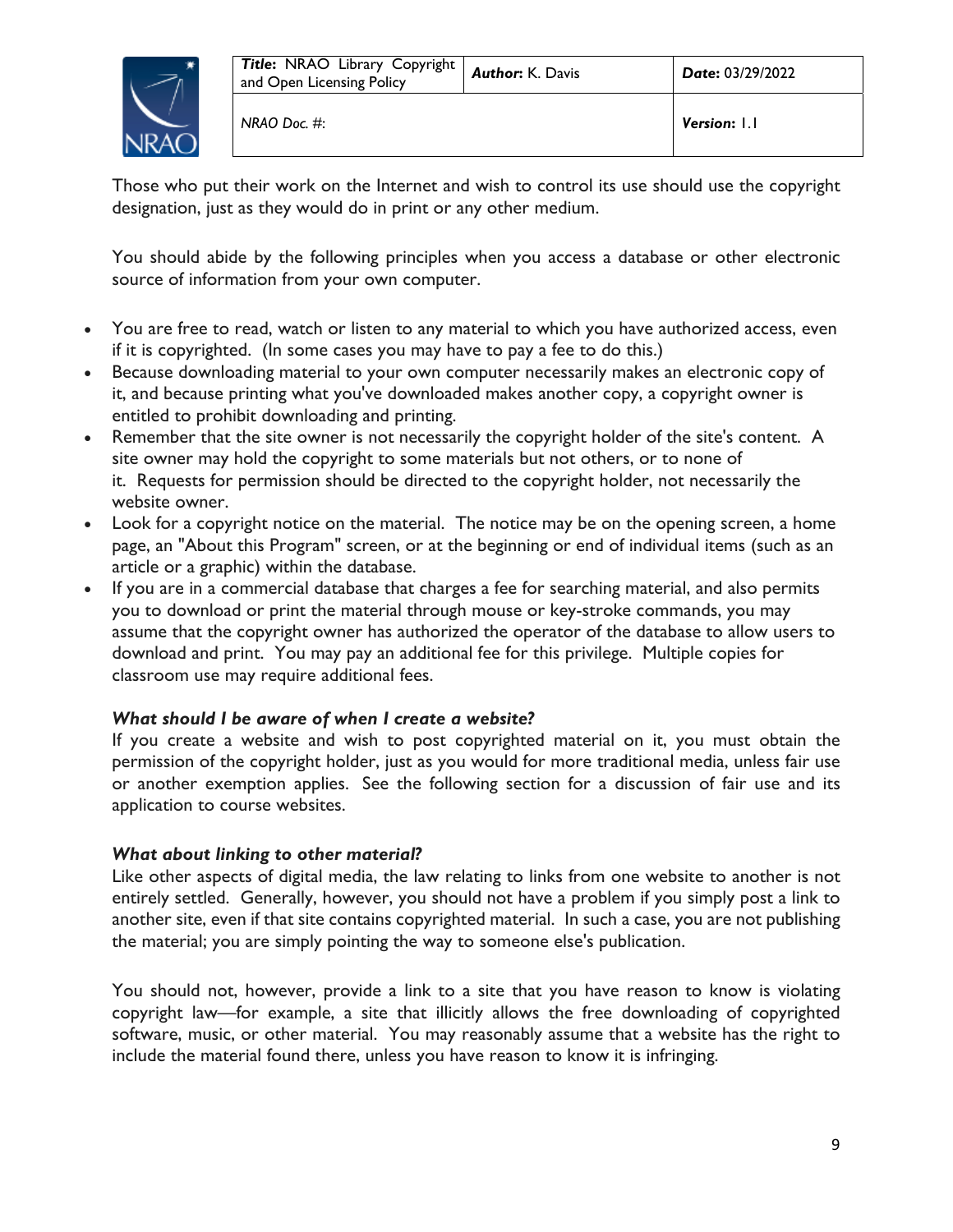

If the site you wish to link to specifies particular requirements or restrictions concerning linking (e.g., in its "Terms of Use"), you should generally comply with them or seek permission if you wish to depart from them. Ordinarily, sites that require users to enter a user name and password do not permit linking that would bypass that process.

When you construct a link, be sure that it simply sends the user to another site. If you actually bring the material onto your own site, or "frame" it, you may be infringing copyright and may also mislead users as to the source of the content.

# **3 FAIR USE OF COPYRIGHTED MATERIAL**

- What is "fair use"?
- What is the test for fair use?
- What considerations are relevant in applying the first fair use factor—the purpose and character of the use?
- What considerations are relevant in applying the second fair use factor—the nature of the copyrighted work?
- What considerations are relevant in applying the third fair use factor—the amount and substantiality of the portion used in relation to the copyrighted work as a whole?
- What considerations are relevant in applying the fourth fair use factor—the effect upon the potential market for or value of the copyrighted work?
- How should one weigh the various factors in arriving at a determination whether there is fair use?
- How does fair use apply to photocopying of materials? How does fair use apply to the use of third-party materials on the observatory or a course website?
- How to use works using copyrighted NRAO images (ALMA, etc.)?

# **Fair Use of Copyrighted Material**

### *What is "fair use"?*

Fair use is the right to use a copyrighted work under certain conditions without permission of the copyright owner. The doctrine helps prevent a rigid application of copyright law that would stifle the very creativity the law is designed to foster. It allows one to use and build upon prior works in a manner that does not unfairly deprive prior copyright owners of the right to control and benefit from their works. Together with other features of copyright law like the idea/expression dichotomy discussed above, fair use reconciles the copyright statute with the First Amendment.

### *What is the test for fair use?*

The fair use defense is now codified in Section 107 of the Copyright Act. The statutory formulation is intended to carry forward the fair use doctrine long recognized by the courts. The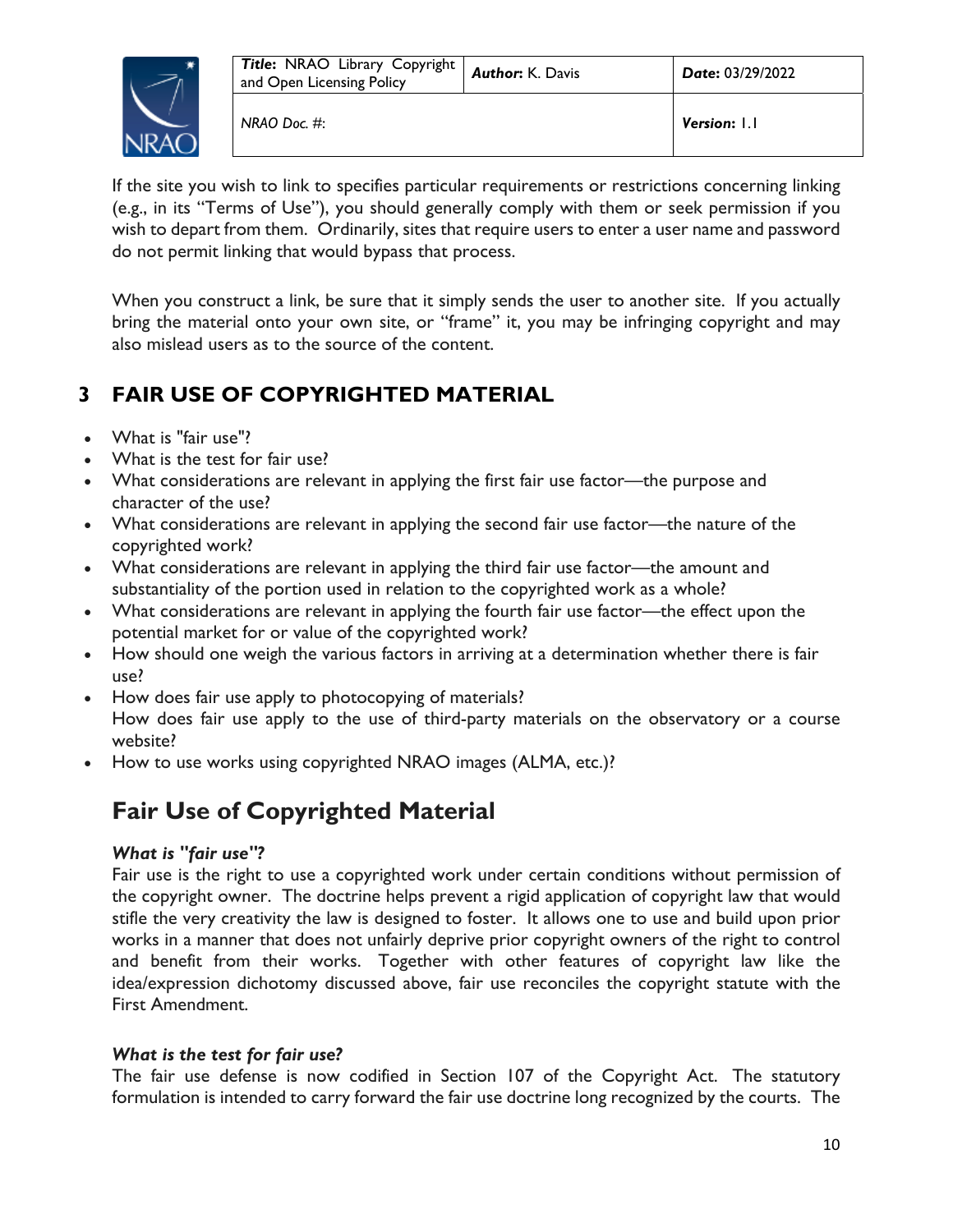

statute provides that fair use of a work "for purposes such as criticism, comment, news reporting, teaching (including multiple copies for classroom use, scholarship, or research)" is not an infringement of copyright. To determine whether a given use is fair use, the statute directs, one must consider the following four factors:

- the purpose and character of the use, including whether the use is of a commercial nature or is for nonprofit educational purposes;
- the nature of the copyrighted work;
- the amount and substantiality of the portion used in relation to the copyrighted work as a whole; and
- the effect of the use upon the potential market for or value of the copyrighted work. These factors are not exclusive, but are the primary—and in many cases the only—factors courts examine. The following questions consider each of these four factors in turn.

### *What considerations are relevant in applying the first fair use factor—the purpose and character of the use?*

One important consideration is whether the use in question advances a socially beneficial activity like those listed in the statute: criticism, comment, news reporting, teaching, scholarship, or research. Other important considerations are whether the use is commercial or noncommercial and whether the use is "transformative."

Noncommercial use is more likely to be deemed fair use than commercial use, and the statute expressly contrasts nonprofit educational purposes with commercial ones. However, uses made at or by a nonprofit educational institution may be deemed commercial if they are profit-making.

In recent years, the courts have focused increasingly on whether the use in question is "transformative." A work is transformative if, in the words of the Supreme Court, it "adds something new, with a further purpose or different character, altering the first with new expression, meaning or message." Use of a quotation from an earlier work in a critical essay to illustrate the essayist's argument is a classic example of transformative use. A use that supplants or substitutes for the original work is less likely to be deemed fair use than one that makes a new contribution and thus furthers the goal of copyright, to promote science and the arts. To quote the Supreme Court again, transformative works "lie at the heart of the fair use doctrine's guarantee of breathing space within the confines of copyright."[1]

Courts have also recognized, however, that non-transformative uses may be socially beneficial, and that a use does not have to be transformative to support a finding of fair use. The Supreme Court has cited reproduction of multiple copies for classroom distribution as the most obvious example of a non-transformative use that may be permitted as fair use in appropriate circumstances. The Court's emphasis on whether a use is transformative, however, makes it difficult to know how to weigh uses that are for non-profit educational purposes but are also non-transformative. In addition, it could be argued in some circumstances that verbatim copying of a work for classroom use is "transformative," in that (to quote from the Court's definition)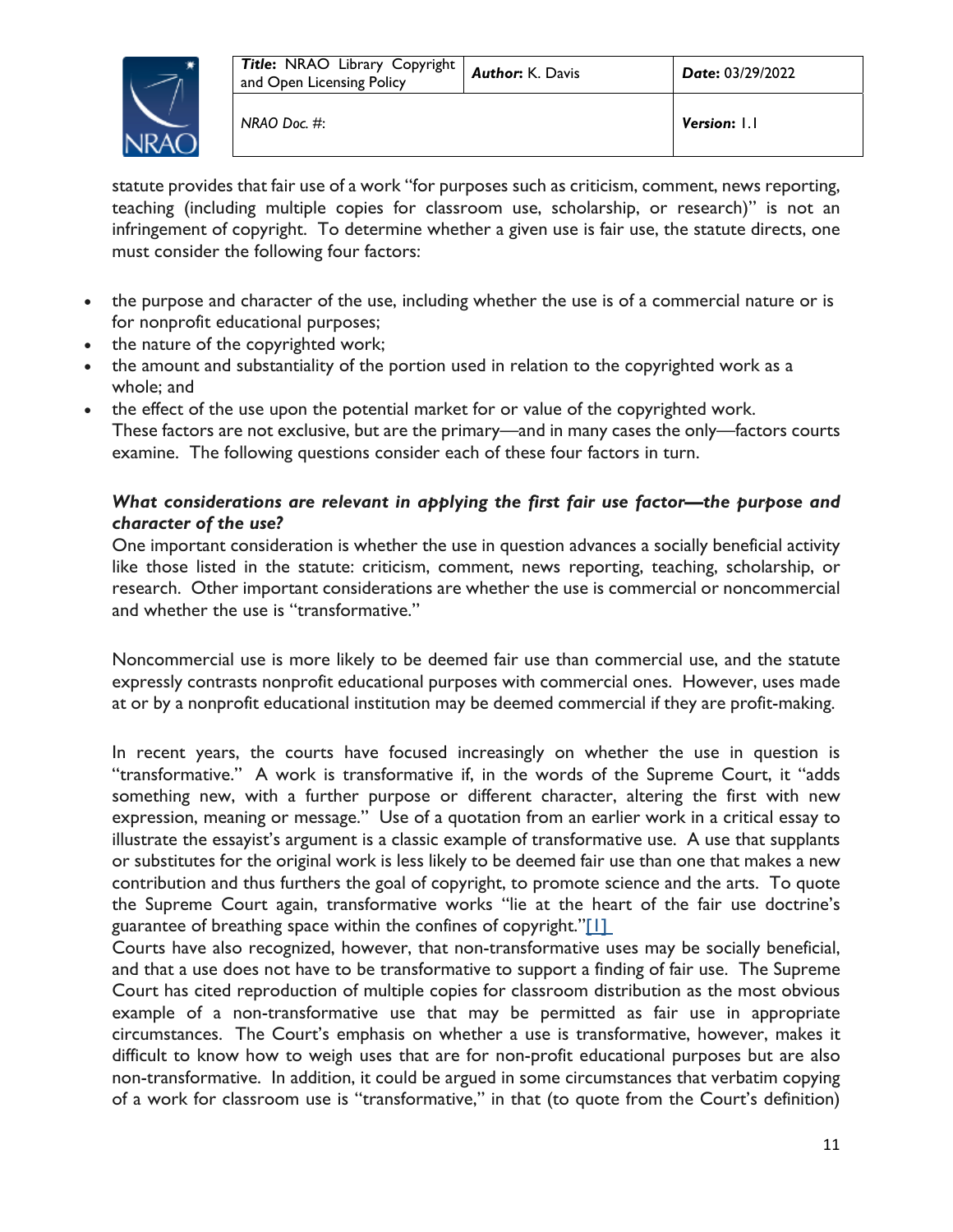

the instructor is adding "something new, with a further purpose or different character, altering the first with new expression, meaning or message" in the course of presenting the material.

Other factors that sometimes weigh in the analysis of the first fair use factor include whether the use in question is a reasonable and customary practice and whether the putative fair user has acted in bad faith or denied credit to the author of the copyrighted work.

### *What considerations are relevant in applying the second fair use factor—the nature of the copyrighted work?*

The two main considerations are whether the work is published or unpublished and how creative the work is. Unpublished works are accorded more protection than published ones, as the author has a strong right to determine whether and when his or her work will be made public. The fact that a previously published work is out of print may tend to favor fair use, since the work is not otherwise available.

Works that are factual and less creative are more susceptible of fair use than imaginative and highly creative works. This is in keeping with the general principle that copyright protects expression rather than ideas or facts.

However, the second factor is typically the least important of the fair use factors.

### *What considerations are relevant in applying the third fair use factor—the amount and substantiality of the portion used in relation to the copyrighted work as a whole?*

Courts have taken both a quantitative and a qualitative approach in assessing the impact on the fair use analysis of the amount and substantiality of the portion used. What percentage of the original work has been used? There are no bright lines, but the higher the percentage, the more likely this factor is to weigh against fair use.

Even if the percentage is fairly small, however, if the material used is qualitatively very important, this factor may weigh against fair use. Thus, for example, in a case in which *The Nation* magazine published excerpts, totaling only 300–400 words of verbatim quotes, from Gerald Ford's forthcoming book-length memoir, the Supreme Court held that the third factor weighed against fair use, because the excerpts included Ford's discussion of his pardon of Nixon and other central passages that the court found to be the "heart" of the work.[2]

Also important in applying the third factor is the nexus between the purpose of the fair use and the portion of the copyrighted work taken. The extent of permissible copying varies with the purpose and character of the use. Taking more of the copyrighted work than is necessary to accomplish the fair user's salutary purpose will weigh against fair use. In some cases, the fact that the entire work—for example, an image—was needed to accomplish the fair use purpose has led the court to hold that the third factor was neutral, favoring neither the copyright holder nor the putative fair user.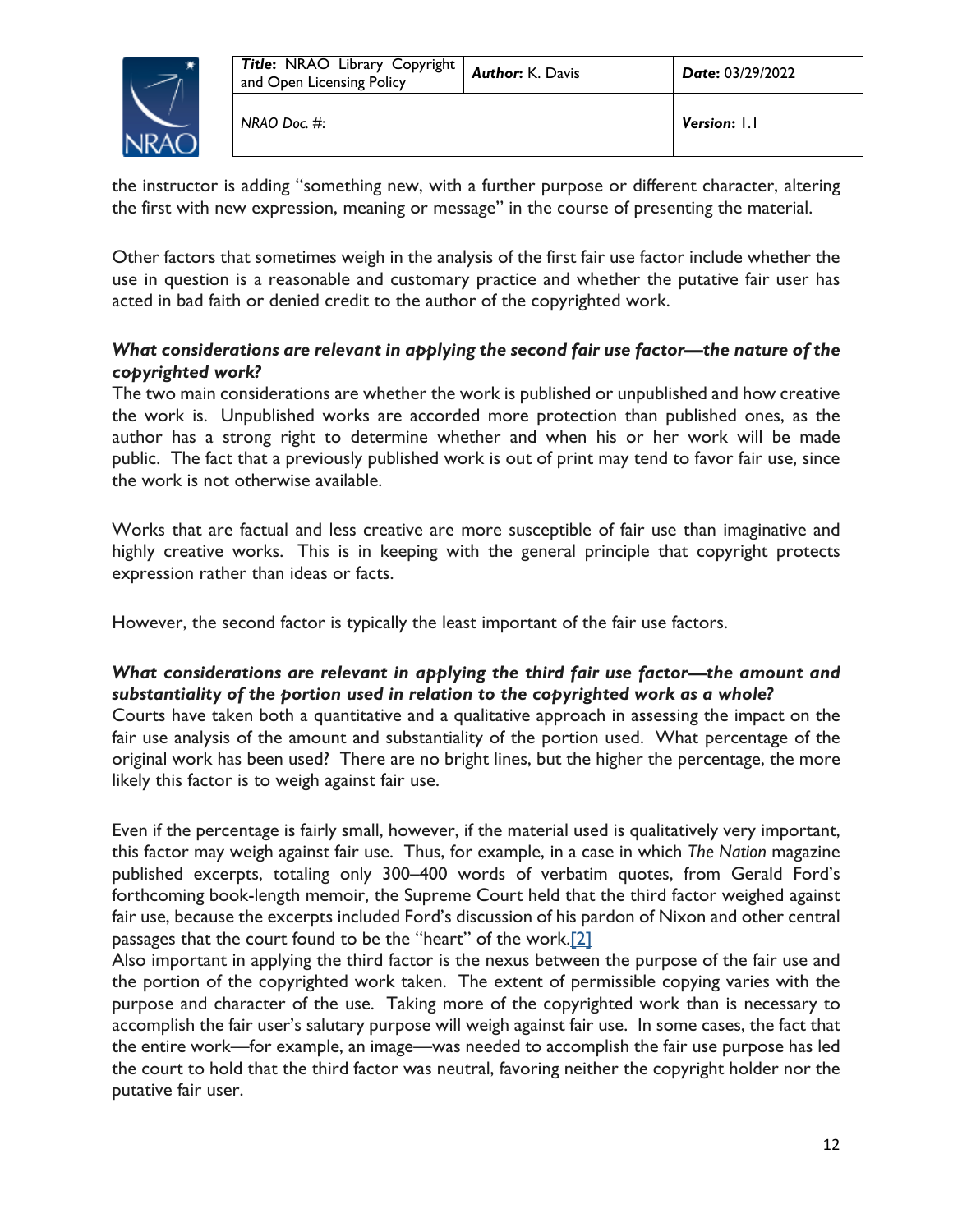

*NRAO Doc. #*: *Version***:** 1.1

### *What considerations are relevant in applying the fourth fair use factor—the effect upon the potential market for or value of the copyrighted work?*

Use that adversely affects the market for the copyrighted work is less likely to be a fair use. This ties back to the first factor, and the question whether the putative fair use supplants or substitutes for the copyrighted work. The fact that a use results in lost sales to the copyright owner will weigh against fair use. Moreover, courts have instructed that one must look at the likely impact on the market should the use in question become widespread; the fourth factor may weigh against fair use even if little market harm has yet occurred.

This inquiry is not confined to the market for the original, but also takes into account derivative markets. For example, if a novel were made into a movie, the movie might not harm sales of the book—indeed, it might help them—but the harm to the derivative market for movie rights would count against fair use. This principle works in a straightforward way in the case of well-established markets, like the market for movie rights for a novel. But it becomes much more difficult to apply if there is not an established market. Consistent with the statutory language, courts have also looked at whether there is harm to a "potential market" for the copyrighted work. However, if there were deemed to be a "potential market" for every use asserted to be a fair use, then the fourth factor would always favor the copyright owner, since the copyright owner would be harmed by loss of the licensing fee for that use. One way courts have tried to avoid this circularity is by asking whether a market, if not already established, is "reasonable" or likely to be developed by copyright owners. In keeping with this approach, courts have concluded that there is no protectible market for criticism or parody, but have considered evidence of harm to markets under development or viewed as attractive opportunities for copyright owners, such as the market for downloads of songs. In some cases, courts have indicated that the absence of a workable market will tend to favor the fair user on the fourth factor because there is no efficient means to buy permission for the use in question.

This is a difficult and evolving area of the law. We can nevertheless venture a few generalizations: Uses that substitute for the copyrighted work in its original market or an established derivative market generally cause market harm that is cognizable under the fourth factor. Where there is no established market, harm is less likely to be found, but still may be found depending on the facts, especially if the fair use case under the other factors is weak and the "market" in question is under development by copyright owners or obviously attractive commercially. In any case, the Supreme Court has said, market harm is a matter of degree, and the importance of the fourth factor will vary, not only with the amount of harm, but also with the relative strength of the showing on the other factors.

### *How should one weigh the various factors in arriving at a determination whether there is fair use?*

The fair use test requires an assessment of all the factors together. The courts have repeatedly emphasized that there are no bright line rules, and that each case must be decided on its own facts. The factors often interact in the analysis. For example, the Supreme Court has stated that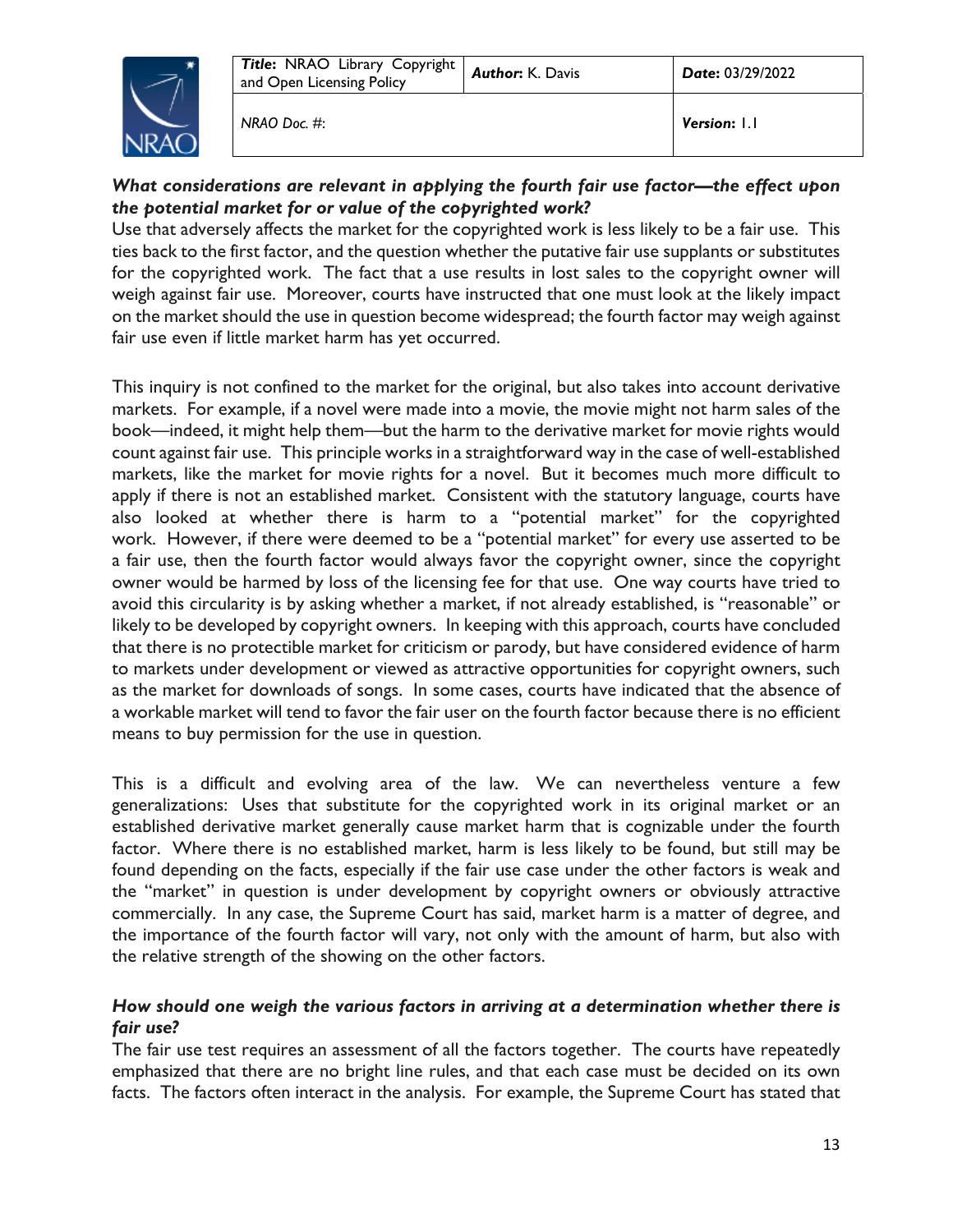

the more transformative the new work, the less will be the significance of other factors, like commercialism, that may weigh against a finding of fair use. The more transformative the secondary use, the less likely it is that the secondary use will substitute for the original and cause direct market harm. In reaching a fair use determination, all of the factors should be explored, and the results weighed together, in light of the goal of copyright law to "promote the progress of science and useful arts" (U.S. Const., art. I, § 8, cl. 8).<sup>[3]</sup>

To understand better how courts have applied the fair use test in different situations, you may find useful the summaries of selected fair use cases at http://fairuse.stanford.edu/Copyright\_and\_Fair\_Use\_Overview/chapter9/9-c.html. In addition, the U.S. Copyright Office maintains a Fair Use Index, which offers a searchable database of selected judicial decisions involving fair use, together with brief summaries: http://copyright.gov/fair-use/.

### *How does fair use apply to photocopying of materials?*

Before answering this question, it is worth reiterating that NRAO licenses a number of periodicals and other copyrighted works for educational and institutional use. Alternatively, a copy of the material you wish to use may be publicly available on the Internet—for example, through Google Scholar or a repository such as SSRN—in which case you may be able to link to it. See generally "What about linking to other material?" above. If the material is not available through NRAO's licensed resources, and is not otherwise available on the Internet, in some circumstances you may be able to copy and distribute the material for course use under the fair use doctrine.

When the Copyright Act of 1976 was being enacted, there was extensive debate about photocopying of copyrighted material for educational and scholarly purposes. Congress declined to adopt a specific exemption for such photocopying, and instead left this to be addressed under the fair use doctrine. Section 107 provides that, if the traditional criteria are met, fair use can extend to reproduction of copyrighted material for purposes of classroom teaching. The difficulty comes in applying those criteria. Recognizing that difficulty, the House Judiciary Subcommittee urged representatives of copyright owners and educational institutions to work out a set of specific guidelines, and the resulting guidelines were included in the House Report on the Copyright Act of 1976.

They are intended as a "safe harbor," to define certain activities that, at a minimum, will qualify for fair use. The Guidelines set forth requirements for "brevity" (limiting the amount of material that may be copied), "spontaneity" (requiring that there not be time to secure permission between when the decision to copy is made and the copy is used in class), and "cumulative effect" (limiting the aggregate amount of such copying). In addition, the Guidelines contain a number of further restrictions, including that an item may not be copied again by the same person for use in a subsequent term. The Guidelines also permit, somewhat more liberally, the making of a single copy of excerpts of a work for use by an instructor in research or teaching. When the Guidelines were agreed to by certain representatives of copyright owners and educational institutions, a number of educational groups dissented, objecting that the rules were unduly narrow, even as a safe harbor, and would constrain the reasonable application of fair use to photocopying of classroom materials.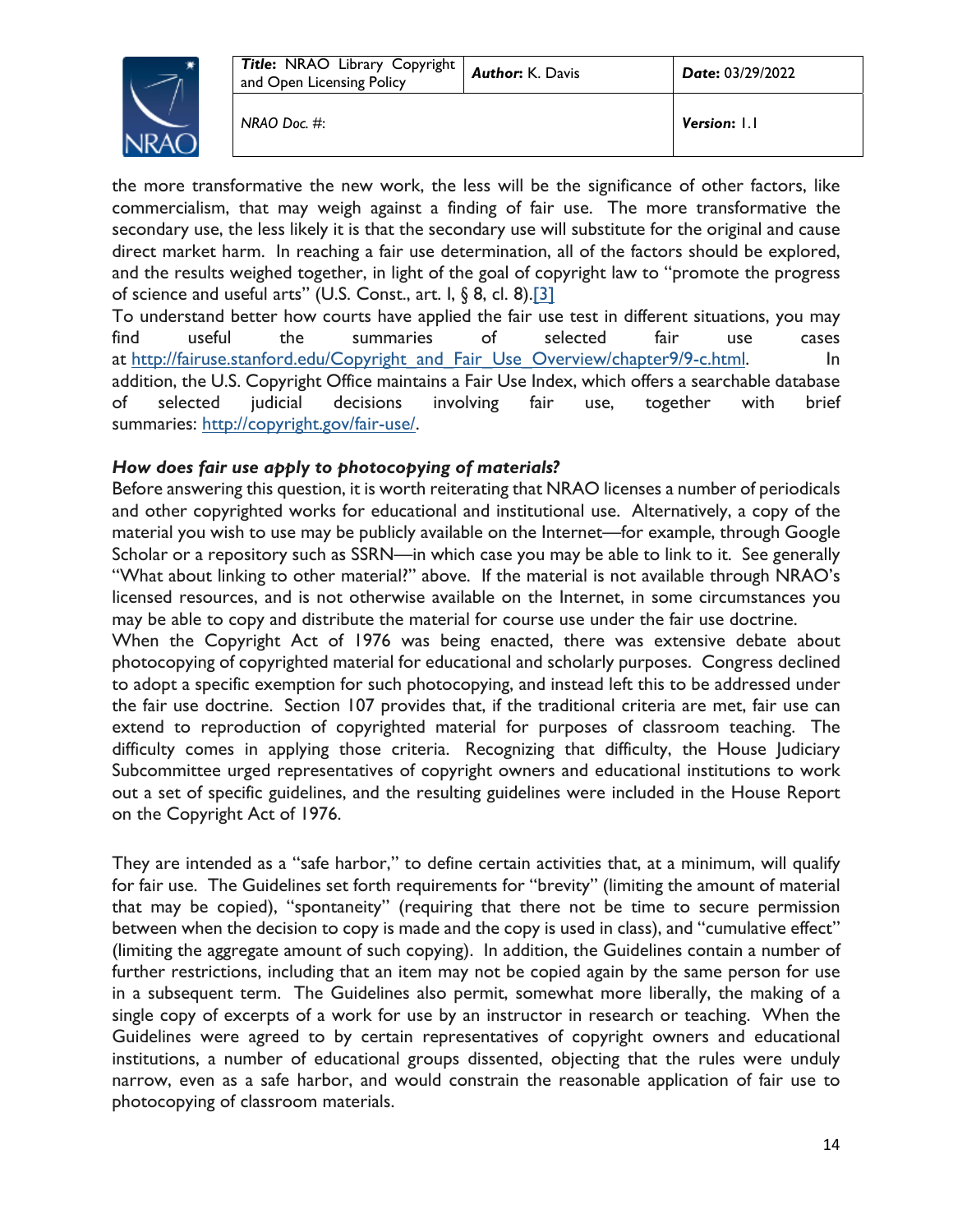

Looking at the legislative history of the Copyright Act of 1976, the following are factors that a court might take into account, in the framework of the four factor fair use analysis, in determining whether a given instance of photocopying for course use constituted fair use. Some of the questions bear on more than one of the four statutory factors, which remain the touchstone.

### *First Factor: Purpose and Character of Use*

- Will the material be the subject of significant commentary, criticism, explanation or the like by the instructor? (The more the material functions to illustrate, support or enable the *new* meaning or message delivered by the instructor—as opposed to functioning mainly as material for students to engage in its own right—the more likely its reproduction and distribution for course use will qualify as "transformative" in the sense described above and hence favor a finding of fair use.)
- Is the copied material integral to the nonprofit educational purpose of the course? For example, is the material important to a lecture or classroom discussion? (Even if the use is not "transformative," use for a nonprofit educational purpose will weigh in favor of fair use.)
- Is the copyrighted material recently published (for example, in a newspaper), or is the instructor inspired at the last minute to use the material in class, with the result that there is little or no time to obtain permission? (An affirmative answer will weigh in favor of fair use.)
- Are copies distributed to anyone other than students in the course who need one? (Distribution to others could weigh against a finding that the use is for a nonprofit educational purpose. Unless there is a compelling educational reason to do otherwise, materials copied in reliance on fair use should be restricted to enrolled students.)
- Are students being charged for the copies? If so, does the charge have any profit component, or does it only recover costs? (Copying and distribution of a commercial nature will weigh against fair use.)
- $\bullet$

### *Second Factor: Nature of the Work*

- Is the copyrighted material published or unpublished? (Unpublished works have traditionally been accorded stronger copyright protection than published works.)
- Is the copyrighted material factual in nature or creative? (More fair use latitude is accorded to factual works.)
- Is the copyrighted material readily available for purchase? Is it in print or out of print? (The fact that a work is out of print and unavailable for purchase through normal channels will favor fair use copying for educational purposes, though this may be mitigated if permission to photocopy may readily be purchased.)
- Was the copyrighted material prepared primarily for the higher educational market—e.g., a textbook? (Fair use is likely to be more restricted for such material, since photocopying it is more likely to harm the market for it than would be true if the original were aimed primarily at a different market.)

### *Third Factor: Amount Copied*

 How much of the copyrighted work is being copied? How long is the portion copied and what percentage of the work does it represent? (The smaller the portion, the more likely the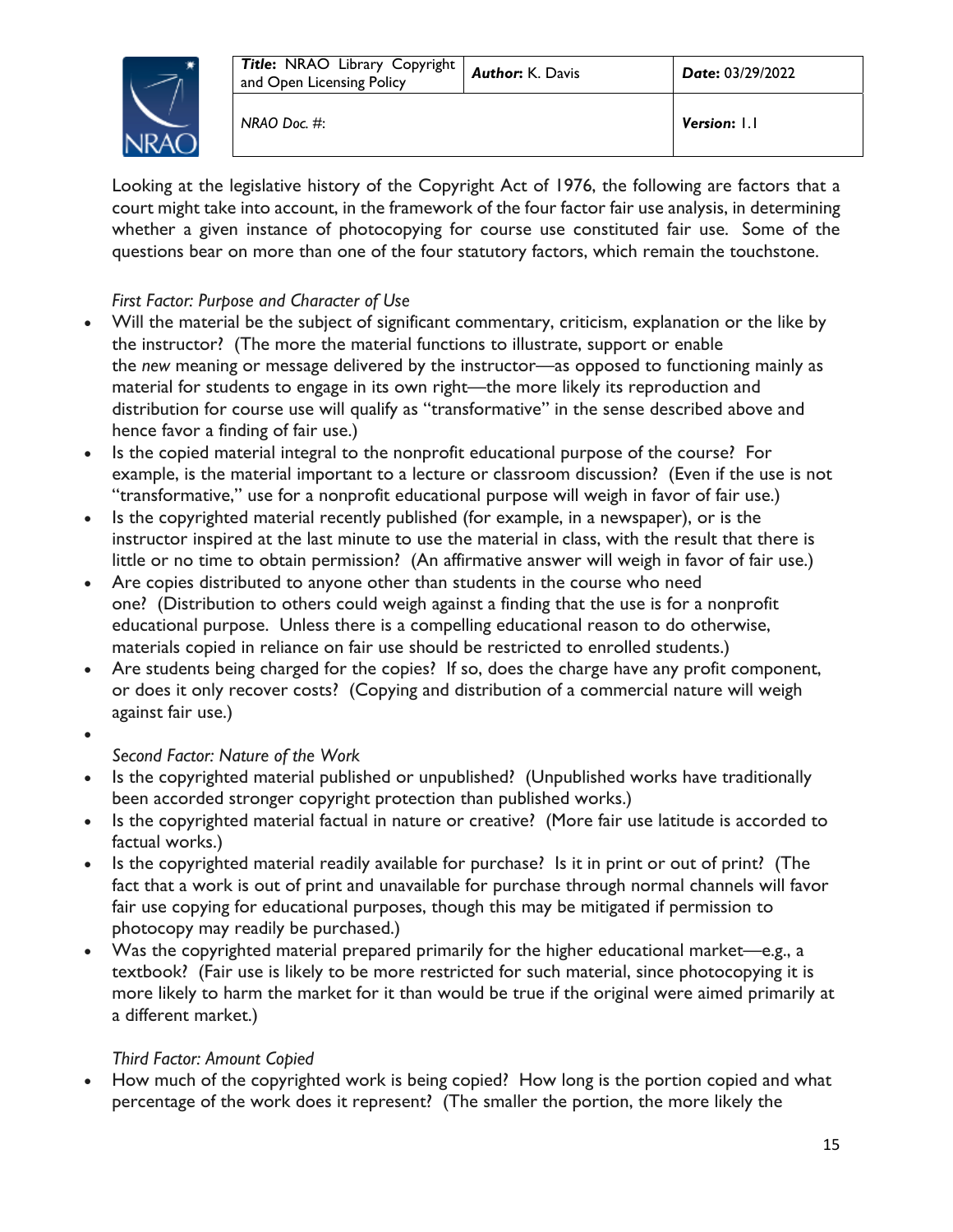

*NRAO Doc. #*: *Version***:** 1.1

copying will qualify as fair use. Generally, a strong showing on the other factors will be needed to justify copying more than one chapter of a book, or one article from a periodical or newspaper, or one short story, short essay or short poem, or other similarly small parts of a work.)

- Is the portion copied the "heart" of the work? (Even a quantitatively small portion of a work may weigh against fair use if it is the most important or commercially valuable part of it.)
- Is the amount copied limited to that which is necessary for the educational purpose to which it is being put? (You should copy no more than is necessary for the educational purpose.)

### *Fourth Factor: Effect on the Market*

- Will the photocopying result in lost sales of copies of the copyrighted work? (Copying that substitutes for sales of the copied work will weigh significantly against a finding of fair use.)
- Can permission to photocopy the material in question readily be purchased through the CopyrightClearanceCenter (the "CCC") or another efficient licensing mechanism, such as the publisher? (Even if the copying will not supplant sales of the entire work, the market for the work may nonetheless be harmed if there is an efficient mechanism for buying copies of the excerpt you want or for buying permission to copy the excerpt. Whether this market harm, if present, will tip the overall determination against a finding of fair use depends on how the other fair use factors weigh in the particular situation. The economic significance to the publisher of permission fees, as compared to revenues from book sales, may also weigh in the analysis.)
- Is it difficult or perhaps impossible to locate the copyright holder or are there other significant obstacles to seeking permission? Is the expense of seeking permission greater than the value of the permission sought? (Where there is no cost-effective way to obtain permission, that fact will weigh in favor of a finding of fair use, which can be seen in part as a means for remedying market failure.)
- Does the University, or other person making the copy, own a lawfully acquired or purchased copy of the work? (A negative answer will weigh against fair use.)
- Is the price of permission prohibitive—i.e., so high that the instructor would reasonably forego educational use of the material in question rather than pay it? (If so, the societal value of the educational use may tend to counter the potential harm to the market for the work in proceeding without buying permission.)

### *Other Considerations Bearing on Various of the Factors*

- Is any copyright notice on the original reproduced on the photocopy? (You should reproduce the copyright notice, so that users know the work is in copyright and where to start in seeking permission for subsequent uses, and should include appropriate citation or attribution to the source.)
- Is this the first time this instructor has photocopied this excerpt for course use, or has photocopying of the same material been repeated from term to term without permission? (Some people assume that "the first use is fair." This is incorrect. Each use – whether it is the instructor's first use or a later use – ought to be evaluated on its own merits.)
- How extensive is the reliance on fair use in providing materials for this course? Is the copied material supplementing other copyrighted materials purchased or licensed for use in the course,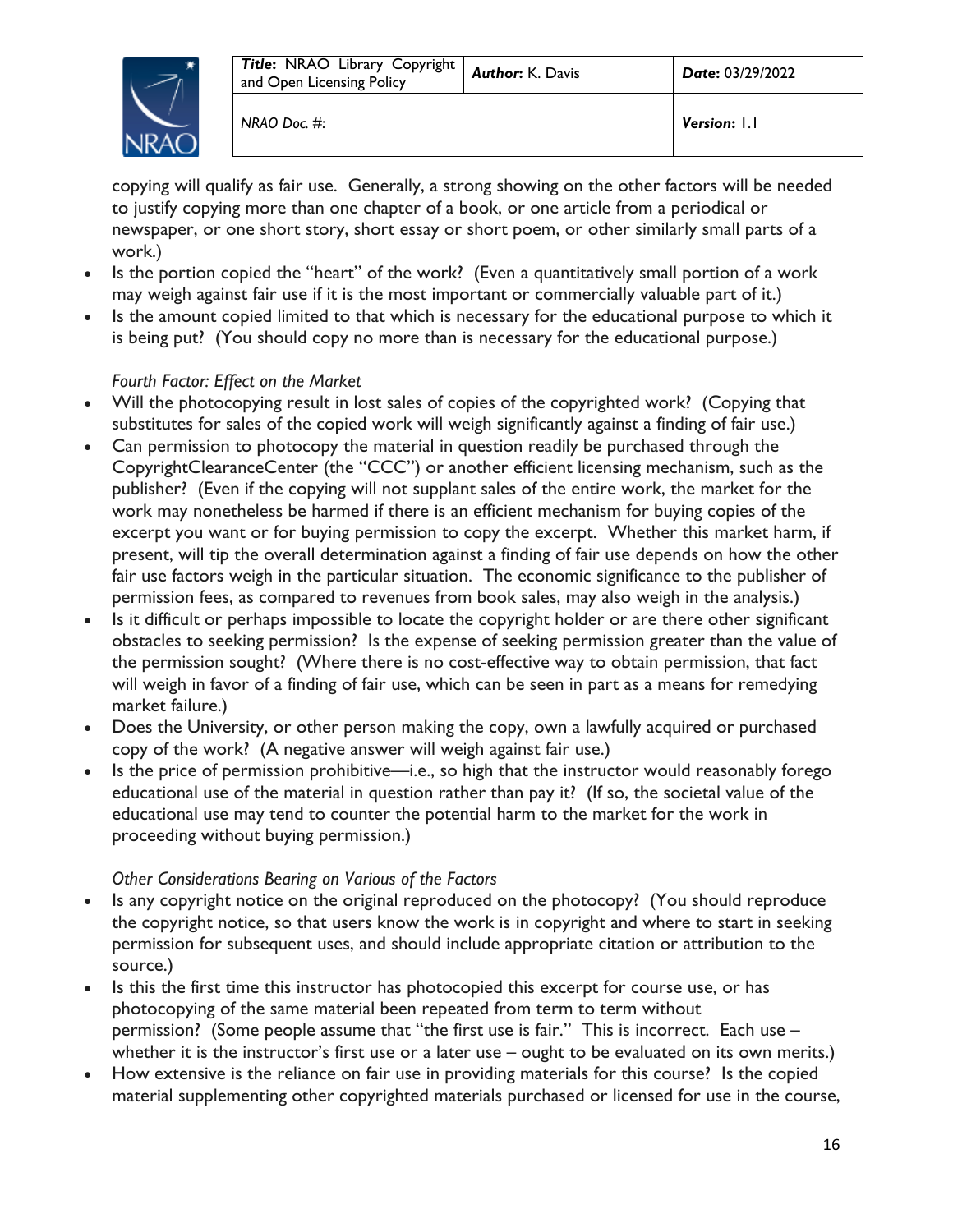

*NRAO Doc. #*: *Version***:** 1.1

rather than replacing such materials? (Copying that fills out a reading list of purchased or licensed materials—for example, to bring a subject up to date or supply missing pieces—may be more likely to qualify as fair use than copying that substitutes altogether for materials that are purchased or for which a license or permission has been acquired.)

You also will find some further guidance on these issues under the question that follows (How does fair use apply to use of third-party material on a course website?).

As is evident from this discussion, the law in this area is difficult to apply. In other situations, if you wish to make photocopies for course use without obtaining permission from the copyright owner, you should have a good faith reasonable belief that the copying qualifies as fair use.

### *How does fair use apply to use of third-party materials on a website?*

The basic considerations that bear on the use of copyrighted material on a course website are similar to those discussed above concerning photocopying. The questions discussed above are generally relevant and provide a good starting point. But the difference in the medium—a digital network rather than hard copies—and the fact that more kinds of content can readily be provided via a website—audiovisual works, music and color images, for example, in addition to text—alter the application of the four fair use factors in various ways.

- Taking no more than one chapter of a book will not assure that the third factor favors fair use, and vice versa, but it is a good starting point gauge. Be especially careful in your fair use analysis if you take more than one chapter, or if the excerpt consists of more than 50 pages or 10% of the work, or if you are taking the "heart of the work."
- In all cases, limit the size of the excerpt to the amount needed for the pedagogical purpose. Use less than a whole chapter if that will suffice.
- If a license to use the excerpt you want cannot readily be purchased from the copyright holder or the Copyright Clearance Center, the risk of infringement is significantly reduced.
- If such a license is available, much will turn on the nature of the work, the size of the excerpt taken, the manner in which it is used (including how transformatively it is used), and the likely economic impact of not paying the license fee on the copyright holder and on the incentive to create and distribute such works.

When you apply the fair use factors to multimedia content, the analysis is likely to differ in some ways from the analysis of textual materials above. Taking images, for example, there may be two different copyrights in an image—one in the underlying work of art and the other in the photograph—that need to be considered, though it is sometimes difficult or impossible to identify the photographer; $[8]$  you typically need to use the entire image to achieve your educational purpose, and courts have recognized that copying the entirety of an image where necessary for a legitimate fair use purpose will not weigh against a fair use finding; there is a longstanding tradition in higher education of making slides from art reproductions in periodicals, exhibition catalogs and books for teaching and study; there is no centralized and efficient mechanism for licensing educational images that is analogous to the CCC in the case of text; and the reproductions made for educational use on a course website are typically lower in resolution and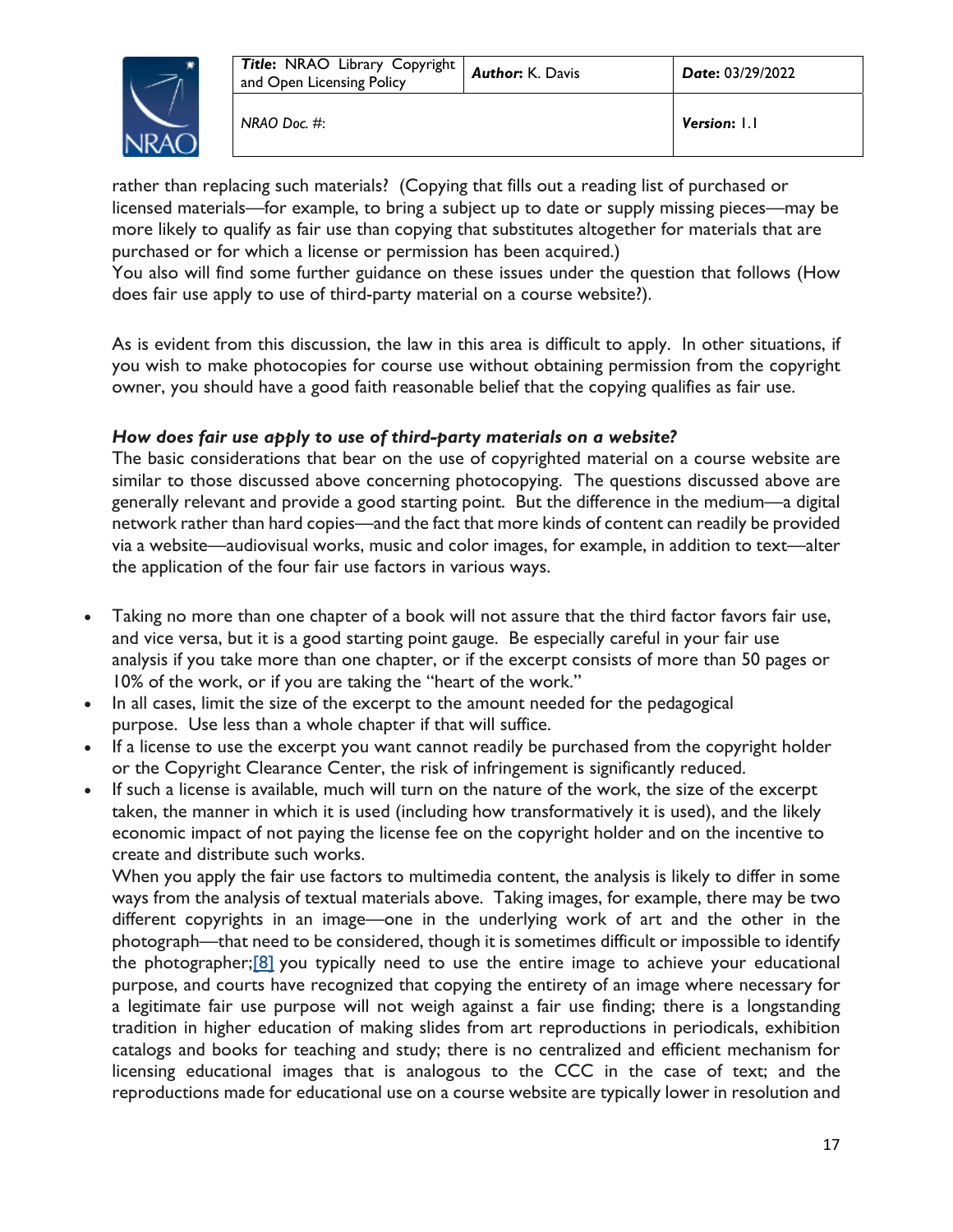

quality than the images that copyright holders sell or license for publication, thus reducing the likelihood that a digitized image will harm an existing market.

In recent years, a number of fair use "best practice" guides have been promulgated. Though they have been developed primarily by user communities, and may not be fully accepted by copyright owners, the guides are another useful point of reference. Various guides can be found on the website of the Center for Media & Social Impact: http://www.cmsimpact.org/fair-use/bestpractices. See, for example, the Code of Best Practices in Fair Use for the Visual Arts and the Code of Best Practices in Fair Use for Academic and Research Libraries.

The following are some general measures that, while not substituting for the four factor fair use test, will tend to assist a finding of fair use when copyrighted material is made available on a website:

- Use others' copyrighted material in your website only if the material is integral to the organization.
- Include your own comments, criticism and explanation, or otherwise make your use of the copyrighted material transformative.
- Use only a limited portion of others' copyrighted material, and only what is necessary for your educational purpose.
- Be wary of using others' copyrighted material that is produced in digital form primarily for instructional use, or where your use would reasonably be expected to harm the market for the analog version of the material.
- Consider whether a license (permission) allowing the educational use of the material that you wish to make can readily be purchased. If it can, this fact generally will weigh against fair use, though it still may be possible to prevail on fair use depending on the other circumstances (see the preceding discussion).
- Limit access to qualified people. Assuming access is provided over a network, require a password or PIN.
- Wherever feasible, employ streaming formats and technological limits on copying, retention and further dissemination of the work by students.
- Only incorporate portions from lawfully acquired copies of others' materials.
- Avoid taking many excerpts or portions from any one work.
- Alter others' works only where necessary to support specific instructional objectives.
- Credit the sources fully and display the copyright notice from the original.
- Include a notice that material on the website is being provided under fair use, and that the material may only be used for personal, noncommercial educational purposes. For each item of copyrighted material you wish to use, make a good faith fair use determination. If you do not reasonably believe your proposed use passes the four factor test, you should obtain permission for the material or should not use it.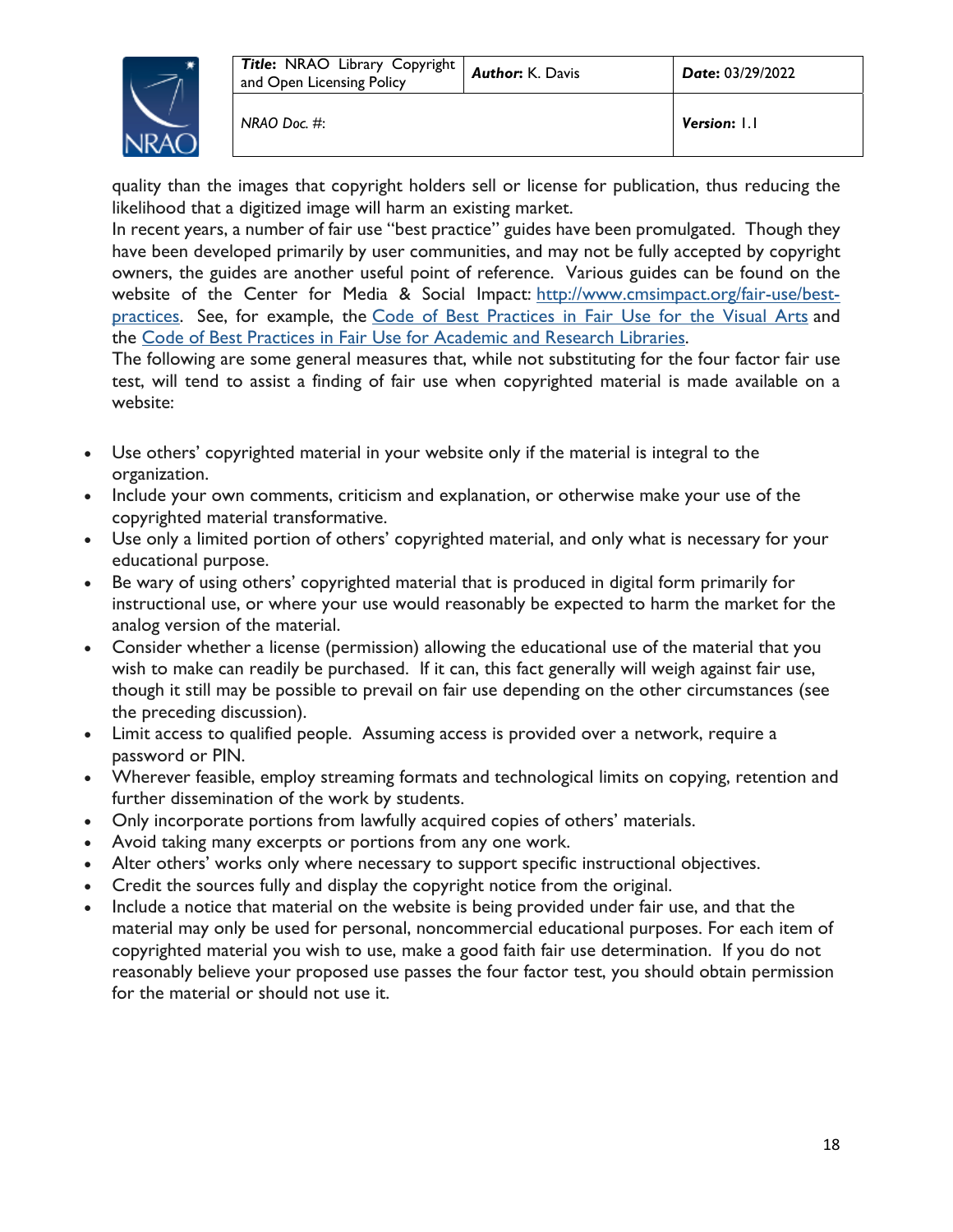

### *How to use works using copyrighted NRAO images (ALMA, etc.)?*

 Officially, any publication the uses an NRAO-copyrighted image should be deposited with the NRAO Library. This was a policy determined by the Education and Public Outreach (EPO) and the NRAO Library in the 1990s. The NRAO Library does not actively pursue materials using NRAO copyrighted images, but depends on the author and publisher to adhere to the policy. Adherence to the policy is minimal and the collection represents only a small footprint of works using copyrighted NRAO images. Works that are sent for deposit, which fit our general collection criteria outlined below will be cataloged and put into circulation with the rest of the collection. Popular, esoteric, humorous, and other works that do not fit the overall selection criteria will not be cataloged but are available to browse in the library. This collection may eventually be removed in consultation with the Education and Public Outreach once the related policy is revised.

(Information taken from Harvard University General Council website, and modified)

### **4 EXCEPTIONS**

- What is Section 108 exceptions for libraries?
- What are exceptions for accessibility, i.e. the Chafee Amendment, Marrakesh Treaty?
- What is the TEACH Act?

# **Exceptions**

*What is the Section 108 exceptions for libraries?* 

The Copyright Act at 17 U.S.C. § 108 provides a set of rules regarding library reproductions. In general, a library or archive open to the public (or whose collection is available to specialized researchers other than those affiliated with the institution) will not be liable for copyright infringement based upon a library patron's unsupervised use of reproducing equipment located on its premises, provided that the copying equipment displays a notice that the making of a copy may be subject to the copyright law. The notice must appear in a specific form, as shown below.

When patrons ask the library to copy text works, the warning notice must be printed within a box located prominently on the order form, either on the front side of the form or immediately adjacent to the space for the name and signature of the user. The library may make only one copy of such works per patron. Copying a complete work from the library collection is prohibited unless the work is not available at a "fair price." This is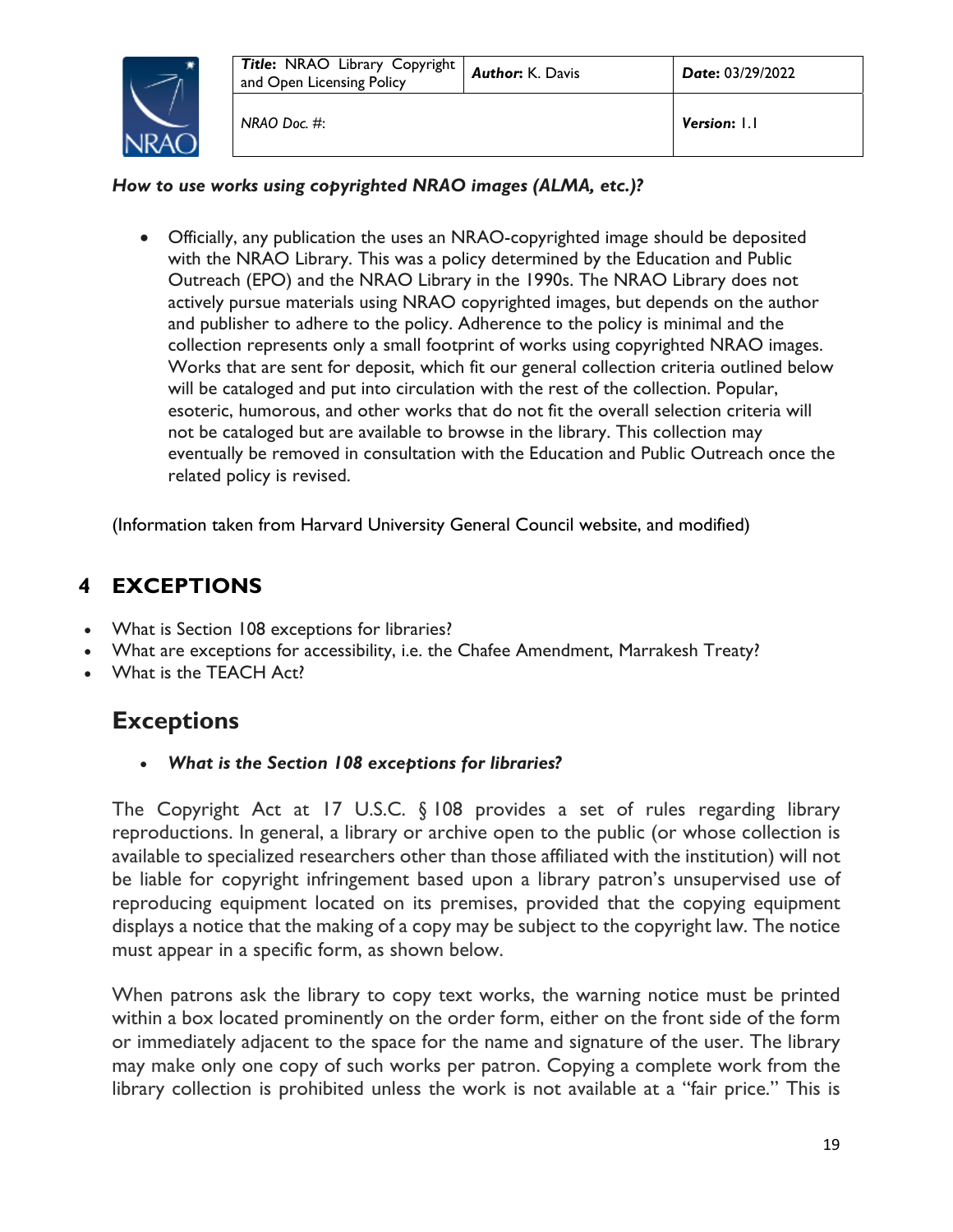

generally the case when the work is out of print and used copies are not available at a reasonable price. If a work, located within the library's collection, is available at a reasonable price, the library may reproduce one article or other contribution to a copyrighted collection or periodical issue, or a small part of any other copyrighted work, for example, a chapter from a book. This right to copy does not apply if the library is aware that the copying of a work (available at a fair price) is systematic. For example, if 30 different members of one class are requesting a copy of the same article, the library has reason to believe that the instructor is trying to avoid seeking permission for 30 copies.

The copying, whether performed by the library or whether unsupervised by the library patron, cannot be for a commercial advantage. This means that the library (or a copying service hired by the library) cannot profit from the copying. In addition, the copying for the patron must be done for purposes of private study, scholarship, or research.

If a library or educational institution makes a copy of a work for a patron, it must include the actual copyright notice from the material being copied, for example, "© 1953, Grove Press." Under 17 U.S.C. § 108(a), if the material contains no copyright notice, the material should be stamped with the notice, "This material may be protected by copyright law (Title 17 U.S. Code)." In addition to limiting the library's liability, the use of the warning notice will defeat an infringer's defense that the copying was an "innocent infringement" and might even support an argument that the infringement was willful, thereby increasing the damages paid to the copyright owner.

In regards to library copying after 75 years: in 1998, the Sonny Bono Copyright Term Extension Act extended the period of copyright protection for an additional 20 years. As part of the Act, Congress provided that during the last 20 years of any term of copyright of a published work, a library or archives may reproduce a copy of the work for purposes of preservation, scholarship, or research provided that: the work was not being distributed commercially; the work cannot be obtained at a reasonable price; or the copyright owner or its agent provides notice that either of the above conditions applies.

### *What are the exceptions for accessibility, i.e. the Chafee Amendment, Marrakesh Treaty?*

### **Chafee Amendment**

The amendment allows authorized entities to reproduce or distribute copies or phonorecords of previously published literary or musical works in accessible formats exclusively for use by print-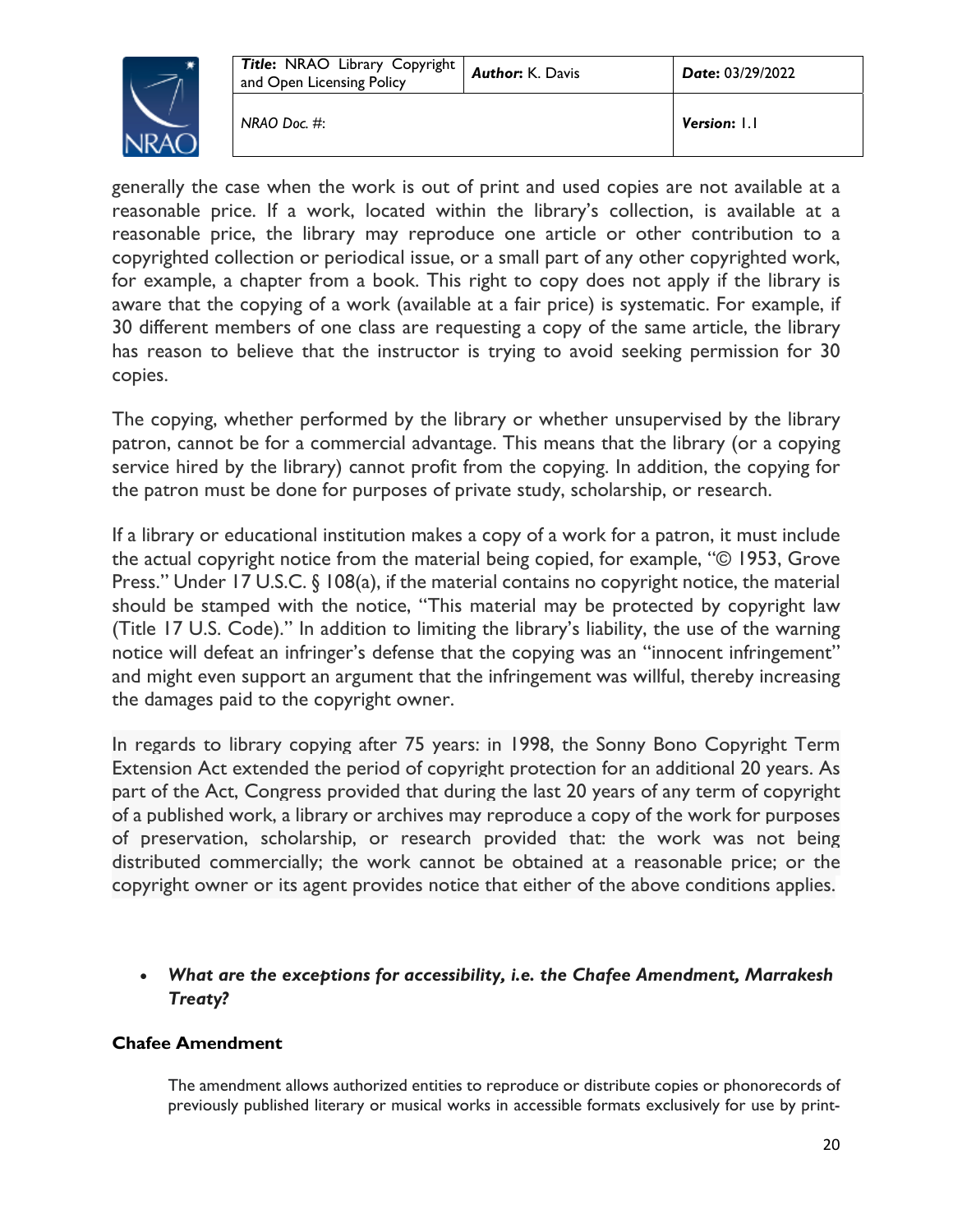

disabled persons. However, this amendment was created in 1996 and has significant limitations. Read more about it at the Library of Congress: https://www.loc.gov/nls/about/organization/laws-regulations/copyright-law-amendment-1996-pl-104-197/

### **Marrakesh Treaty Implementation Act**

The **Marrakesh Treaty Implementation Act** builds on the Marrakesh Treaty to Facilitate Access to Published Works for Persons Who Are Blind, Visually Impaired or Otherwise Print Disabled. The major goal of the Implementation Act is to modify and amend United States copyright laws to make it easier for people with print disabilities to access materials.

The types of works that can be made accessible were expanded exponentially because of the Marrakesh Act. All literary works and musical works in the form of text or notation are included.

The Act clarifies **who is covered** under the new amendment including:

- Someone who is blind
- Someone with a "visual impairment or perceptual or reading disability" which makes them unable to read printed words "to substantially the same degree as a person without an impairment or disability."
- Someone with a physical disability making them unable to hold or manipulate a book or focus or move their eyes to read.

In order to be an "**eligible person**" the condition must be "determined by a competent authority possessing experience in making such determination."

While only three, broad condition are listed in the law, many organizations provide their services to those whose disability may fall outside of the listed conditions.

The disability does not have to be permanent. **Temporary disabilities** can benefit from the Act as long as the condition persists.

The Marrakesh Act **does not mandate** that all organizations and/or institutions provide accessible formats.

The **formats** these materials can be provided in can be any form that "allows an eligible person to have access to a work that is equivalent to a person without a disability." It is no longer limited to braille or audio recordings.

### **When implementing the Marrakesh Act, please make sure you abide by the following rules:**

- Only serve eligible persons
- Limit distribution of the accessible format to those eligible persons
- Discourage any further reproductions and distribution of the material
- Be conscious of handling copies of the works and recording copies of the works created by the authorized entity.
- Respect the privacy of the eligible persons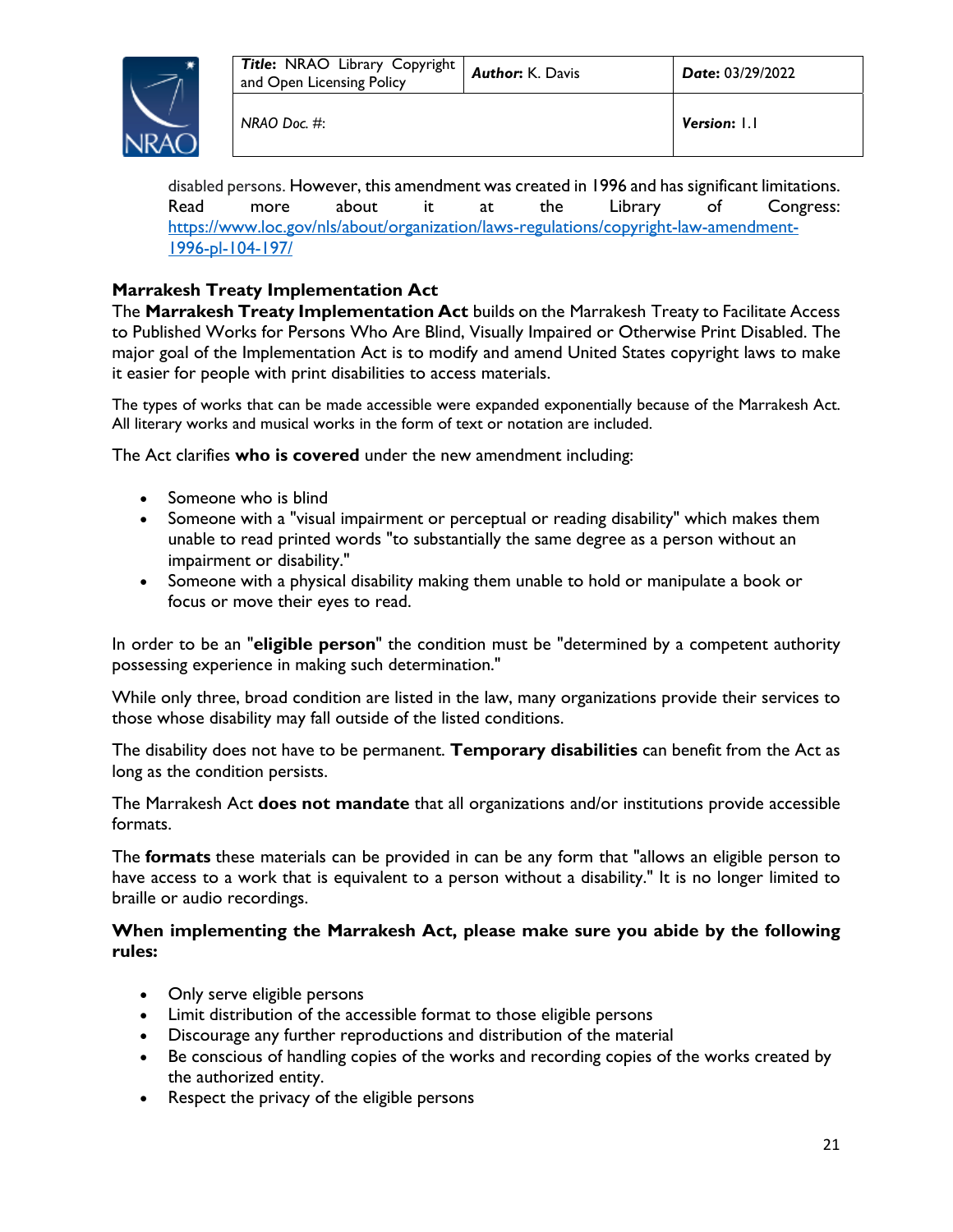

- Make the titles of the accessible format materials publicly available
- Make information on policies and practices, as well as overseas authorized partners publicly available

### **Works Covered Under Treaty:**

- Books
- E-Books
- Audiobooks
- Newspapers
- Journals
- Musical scores
- Illustrations
- Images

### **Works Not Covered Under Treaty:**

- Audio-visual works
	- o Films
	- o Television programs
	- o Slide-tape
	- o Live theater productions
- *What is the Teach Act?*

The TEACH Act (Technology, Education, and Copyright Harmonization Act of 2002) was signed into law in November, 2002.

This law expanded instructor's ability to use works that are protected by copyright (most works other than US government publications) in digital teaching materials without first obtaining permission from the copyright owner. This covers materials prepared for at-home use by students enrolled courses taught in traditional classroom settings as well as distance learning courses.

The TEACH Act updated the copyright law to remove impediments to the use of new technologies in teaching. Until these statutory changes, electronic transmissions of copyright protected material fell outside the education exemptions found in the copyright law because those exemptions were explicitly limited to face-to-face classroom settings.

Under the TEACH Act, certain copyrighted materials may be used in electronic formats without having to obtain permission from the copyright holder. In order to qualify to use copyrighted materials under the TEACH Act, several conditions must be satisfied: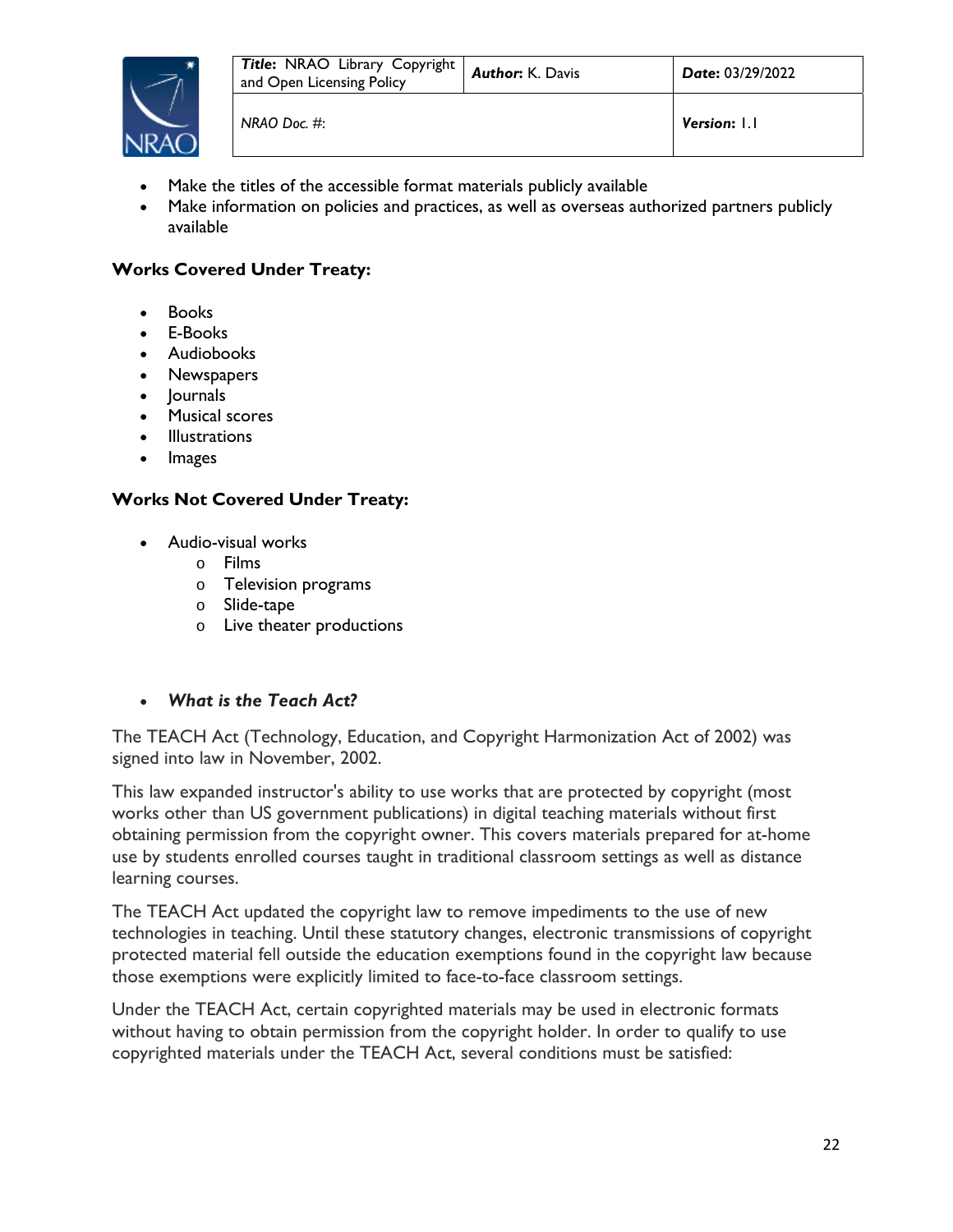

### **4.1.1 Faculty Responsibilities:**

- 1. The material must be provided at the direction of or under the supervision of an instructor and must be an integral part of the course curriculum (i.e., not merely entertainment or unrelated background material).
- 2. The amount of material provided must be comparable to that typically displayed in a live classroom session. For certain works, the display of the entire work could be consistent with displays typically made in a live classroom setting (e.g., short poems or essays, or photographic images). Distribution of entire textbooks, course-packs or supplemental readings would not be authorized under the TEACH Act.
- 3. You must provide notice to students that materials distributed in the course may be subject to copyright protection.

### **4.1.2 Technological Requirements:**

Technological measures must be employed so that:

- 1. To the extent technologically feasible, the transmission of material is limited to students enrolled in the course (through password-restricted access or other similar measures);
- 2. The material is available to students for a limited duration no longer than the "class session" i.e., the period during which a student is logged on to the server. Students may not be permitted to retain a permanent copy of the material or to further disseminate it. The legislative history identifies certain streaming technologies and digital rights management systems as examples of technological measures that would satisfy this requirement.

### **4.1.3 Institutional Requirements:**

The TEACH Act requires that institutions and universities:

- 1. Institute policies regarding copyright. Copyright infringement currently violates NRAO's Code of Conduct and the Code of Academic Integrity;
- 2. Provide information to faculty, staff, and students that accurately describes and promotes compliance with copyright law.

### **4.1.4 Exclusions:**

The TEACH Act does not authorize:

- 1. The use of works specifically created for use as distance learning products;
- 2. The use of works that you know or have reason to believe are pirated i.e. not lawfully made. This could include many copyright-protected films and much music downloaded from the Internet;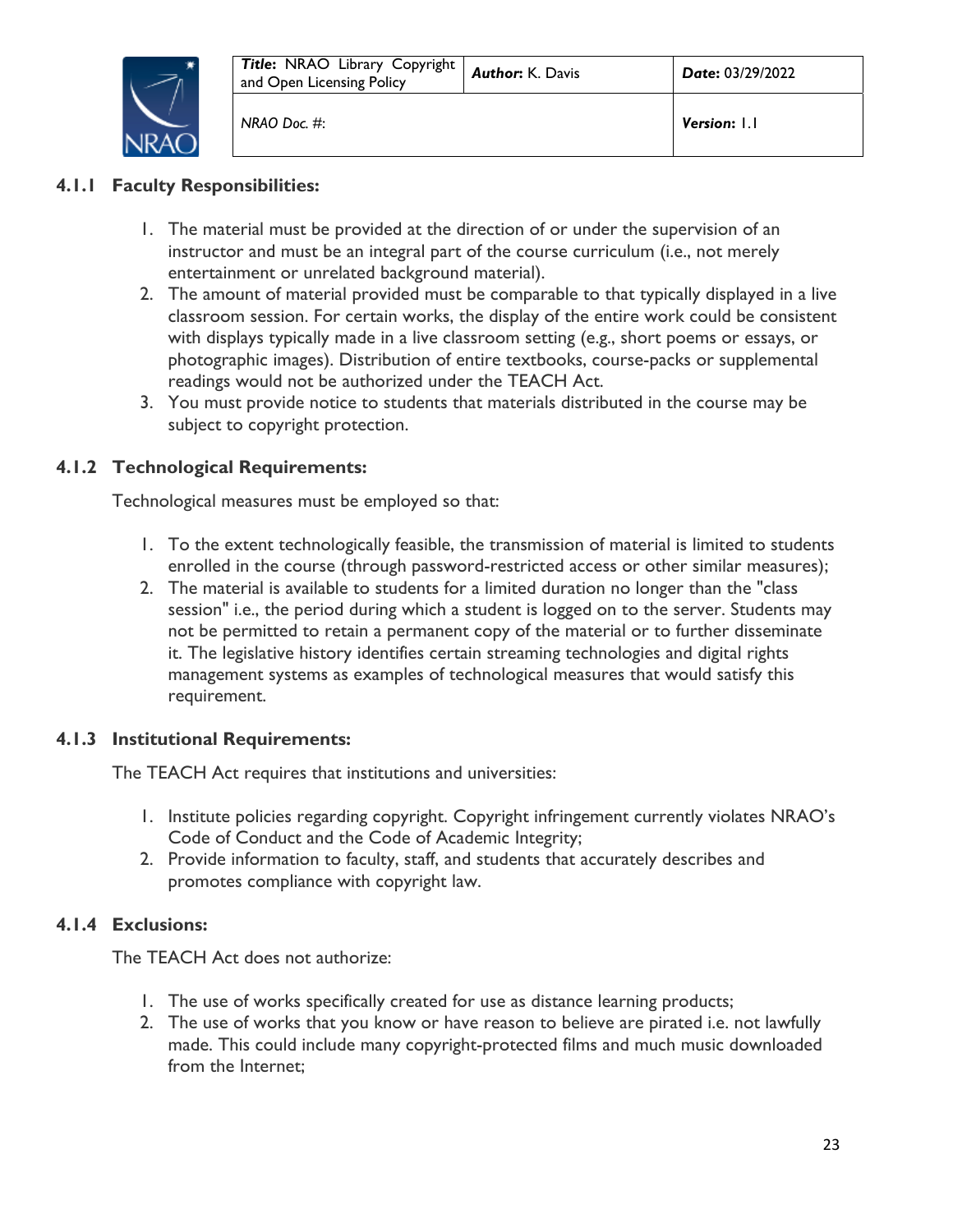

3. The conversion of print or other analog versions of works into digital formats unless:no digital version of the work is available; or the digital version employs technological protection measures that prevent its use; and then, conversion is only permitted with respect to the portion of the work authorized to be performed or displayed under the TEACH Act's size restrictions.

### **4.1.5 Conclusion:**

Under the TEACH Act you may now, under certain limited conditions (described above), use short works or portions of larger works in distributed learning situations without first obtaining the permission of the copyright holder.

If you cannot operate within these constraints, you may still be able to provide electronic access to copyrighted materials under the long-standing principle of "fair use." The TEACH Act explicitly provides: "Nothing in this act is intended to limit or otherwise to alter the scope of the fair use doctrine." The provision of downloadable course materials and supplementary reading materials will continue to be subject to the fair use doctrine exclusively.

# **5 OPEN ACCESS/OER AND CREATIVE COMMONS LICENSES**

- What is Open Access and OER?
- When to use/publish open access research or open educational resources?
- What are Creative Commons (CC) Licenses?
- How are CC Licenses applied to a work?

### **Open Access/OER and Creative Commons Licenses**

### *What is Open Access and OER?*

Open Access (OA) refers to freely available, digital, online information; generally scholarly literature. Open Access scholarly literature is free of charge and often carries less restrictive copyright and licensing barriers than traditionally published works, for both the users and the authors. While OA is a newer form of scholarly publishing, many OA journals comply with well-established peer-review processes and maintain high publishing standards. Although Open Access can be used to describe non-scholarly resources like Wikipedia or Khan Academy, OA is usually reserved for scholarly work. Please remember: although OA resources are free to the user, they are not free to produce, host or develop.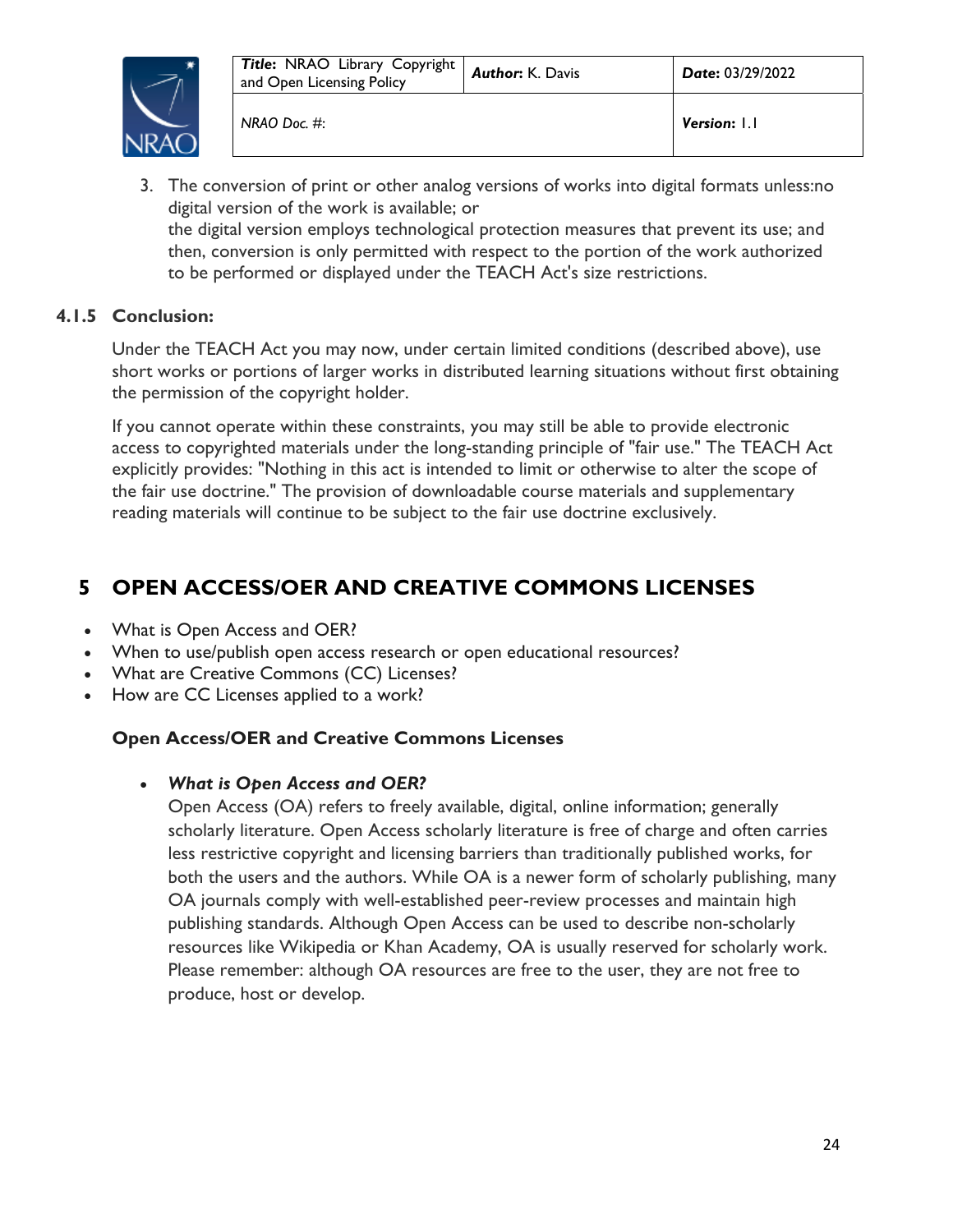

### *Green vs. Gold*

**Green OA** publishing refers to the self-archiving of published or prepublication works for free public use. Authors provide access to preprints or post-prints (with publisher permission) in an institutional or disciplinary archive such as  $arXiv.org$ .

**Gold OA** publishing refers to works published in an open access journal and accessed via the journal or publisher's website. Examples of Gold OA include PLOS (Public Library of Science) and BioMed Central. **Hybrid journals** offer authors the option of making their articles open access, for a fee. Hybrid journals are still fundamentally subscription journals with an open access option for individual articles. They are not true open access journals, despite publishers' use of the term "gold open access" to describe this arrangement.

### *Gratis vs. Libre*

**Gratis OA** is information that is available free of charge, while some copyright and licensing restrictions may still apply.

Libre OA is information that is free of charge and free of most copyright and licensing restriction.

While 'free' implies that the information does not cost anything to access, remember that OA publishing still often involves a cost to the author to publish the work.

### *When to publish in OA and what are some policies?*

Two options that are often presented to scholarly authors to distribute your works openly are Academia.edu and ResearchGate. It's important to remember that unlike open access repositories, both of these are **commercial enterprises** (despite the former's top-level domain). That means they're in the business of selling things, including your user data.

There are many discipline-specific as well as multi-disciplinary open access journals.

• Directory of Open Access Journals (DOAI)

This is a searchable directory of open access journals across all disciplines.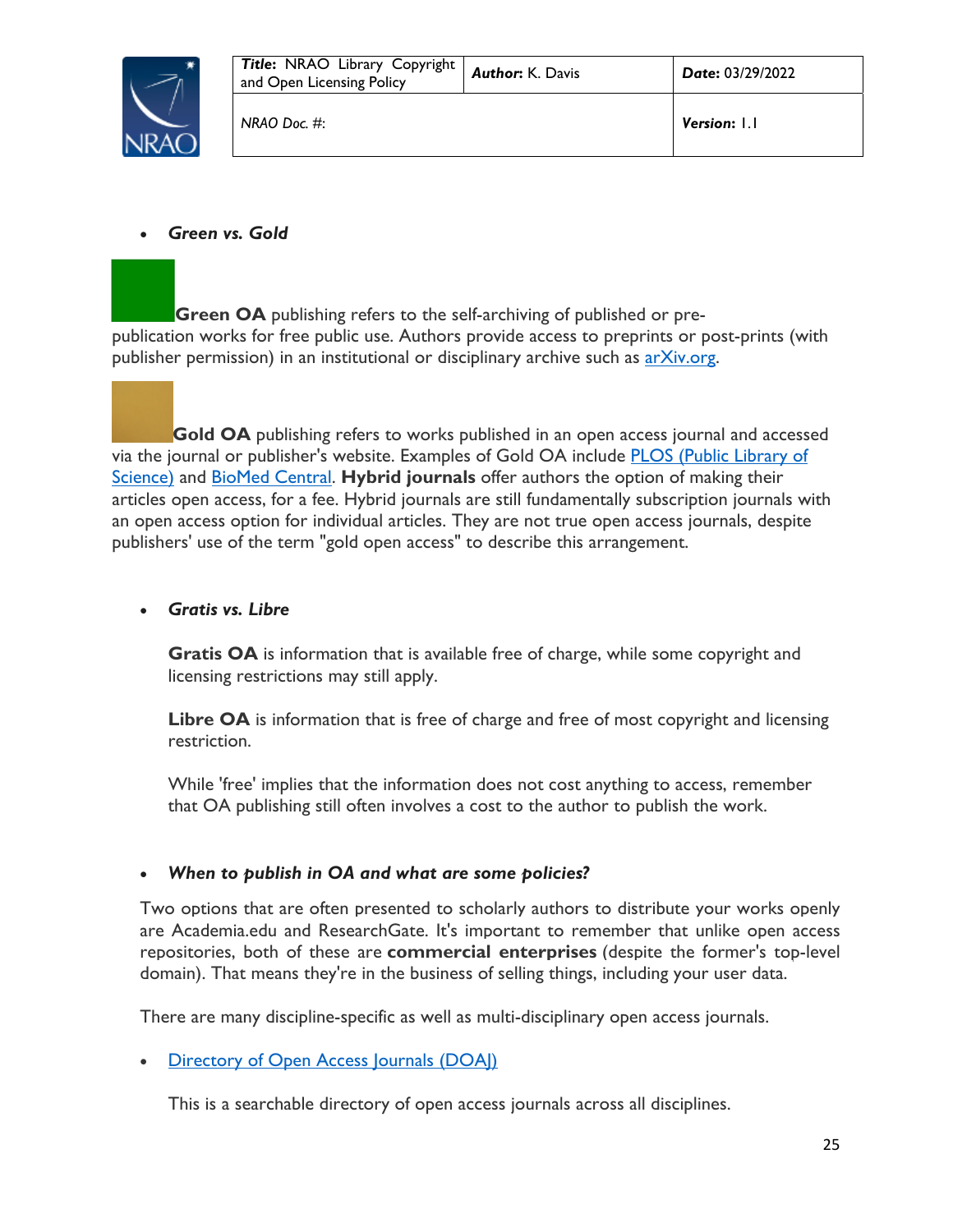

### • Elsevier's OA Journals

Elsevier publishes many journals and scholarly works in various disciplines. This site provides a list of this publisher's open access journals.

### • SpringerOpen

This is a list of open access journals published by Springer covering numerous disciplines and subject areas.

### • Taylor & Francis OA Journals

Taylor & Francis publishes many journals and scholarly works in various disciplines. This site provides a list of this publisher's open access journals.

### • Wiley Open Access

Wiley publishes many journals and scholarly works in various disciplines. This site provides a list of this publisher's open access journals.

Depositing your work in an open access repository is another way to share your research. Be careful to comply with copyright and licensing restrictions when uploading your published work.

### arXiv.org

Created by Paul Ginsparg at the Los Alamos National Laboratory, Los Alamos, New Mexico and launched in 1991, arXiv.org (formerly xxx.lanl.gov) is a fully automated electronic archive and distribution server for research papers. Areas covered include physics and related disciplines, mathematics, nonlinear sciences, computational linguistics, and neuroscience.

Every publisher has different policies in regards to self-archiving and your subsequent use of your published work. The SHERPA/RoMEO database provides a searchable collection of publisher policies--check here when deciding where to publish.

Data sharing is increasingly important in research and now often mandated by funding agencies. There are many discpline-specific data repositories, many of which are open access. Here are some resources for finding open access repositories in which to deposit your datasets: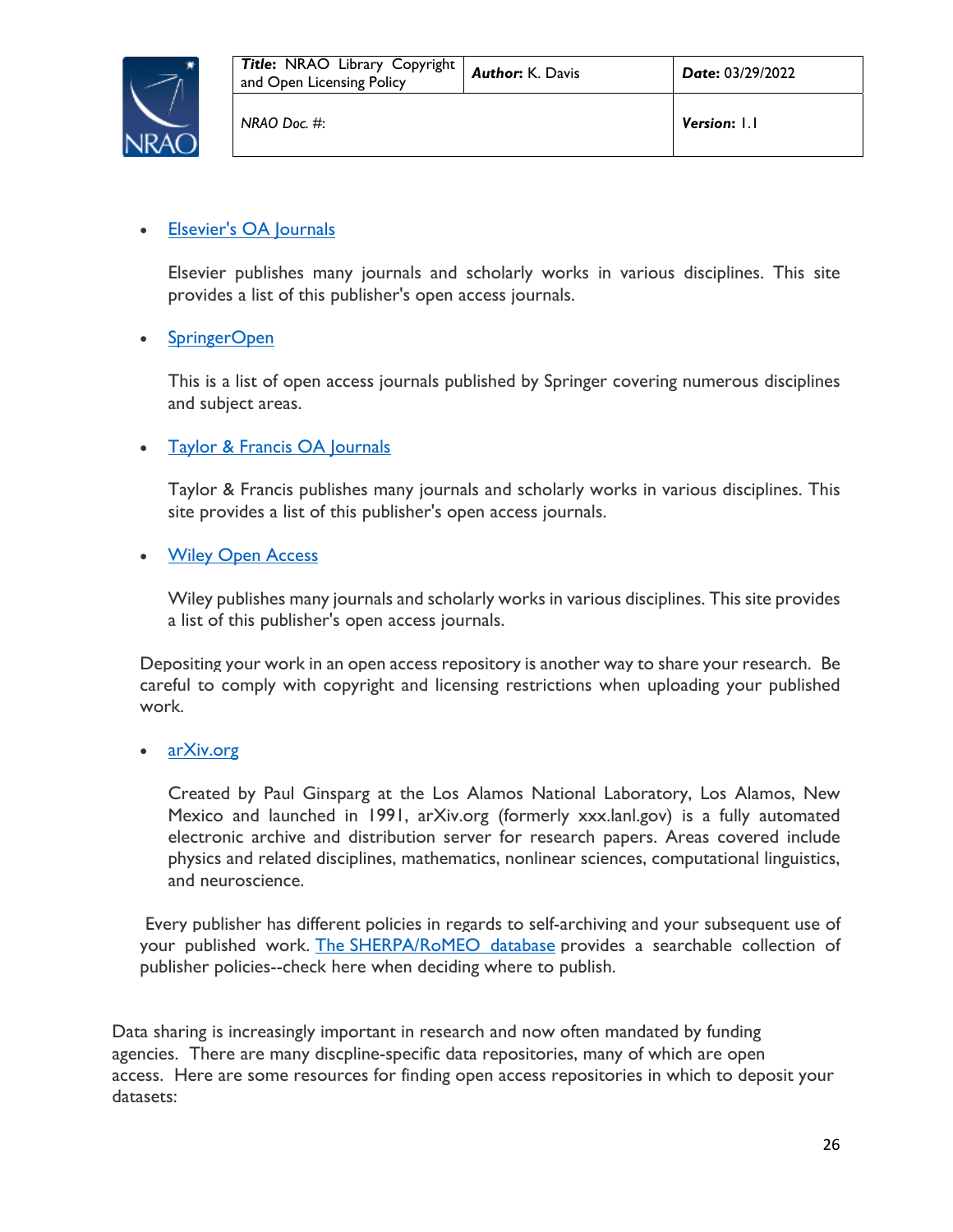

- re3data is a global list of data repositories.
- Dryad is a data-sharing intitive that partners with publishers to host research data underlying scientific and medical publications.

### **5.1.1 Federal funders in the United States**

With the 2013 OSTP Public Access mandate, research funded by many government agencies must now be made publicly available, with some private funders adopting similar policies. **Keep in mind that publishing in an open access journal does not necessarily satisfy compliance with these policies and may not necessary for compliance.** Rather, these policies require the deposit of research publications and data in particular open repositories, regardless of the type of journal in which they have been published. See specific policies for more information.

### **5.1.2 cOAlition S funders**

cOAlition S, an alliance of research funding and performing institutions, consists primarily (but not exclusively) of European organizations. US members include the Bill & Melinda Gates Foundation and the Howard Hughes Medical Institute. Their plan S requires member-funded research to be published in open access journals or on open access platforms, with no embargo. The <u>Journal Checker Tool</u> is useful for determining whether a publication option meets plan S requirements.

### *What are Creative Commons (CC) Licenses and their uses?*

Creative Commons licenses give everyone from individual creators to large institutions a standardized way to grant the public permission to use their creative work under copyright law. From the reuser's perspective, the presence of a Creative Commons license on a copyrighted work answers the question, *"What can I do with this work?"* 

### **6 THE CREATIVE COMMONS LICENSE OPTIONS**

There are six different license types, listed from most to least permissive here:

ĥ **CC BY:** This license allows reusers to distribute, remix, adapt, and build upon the material in any medium or format, so long as attribution is given to the creator. The license allows for commercial use.

CC BY includes the following elements:

 $BY$   $\bigcup$  – Credit must be given to the creator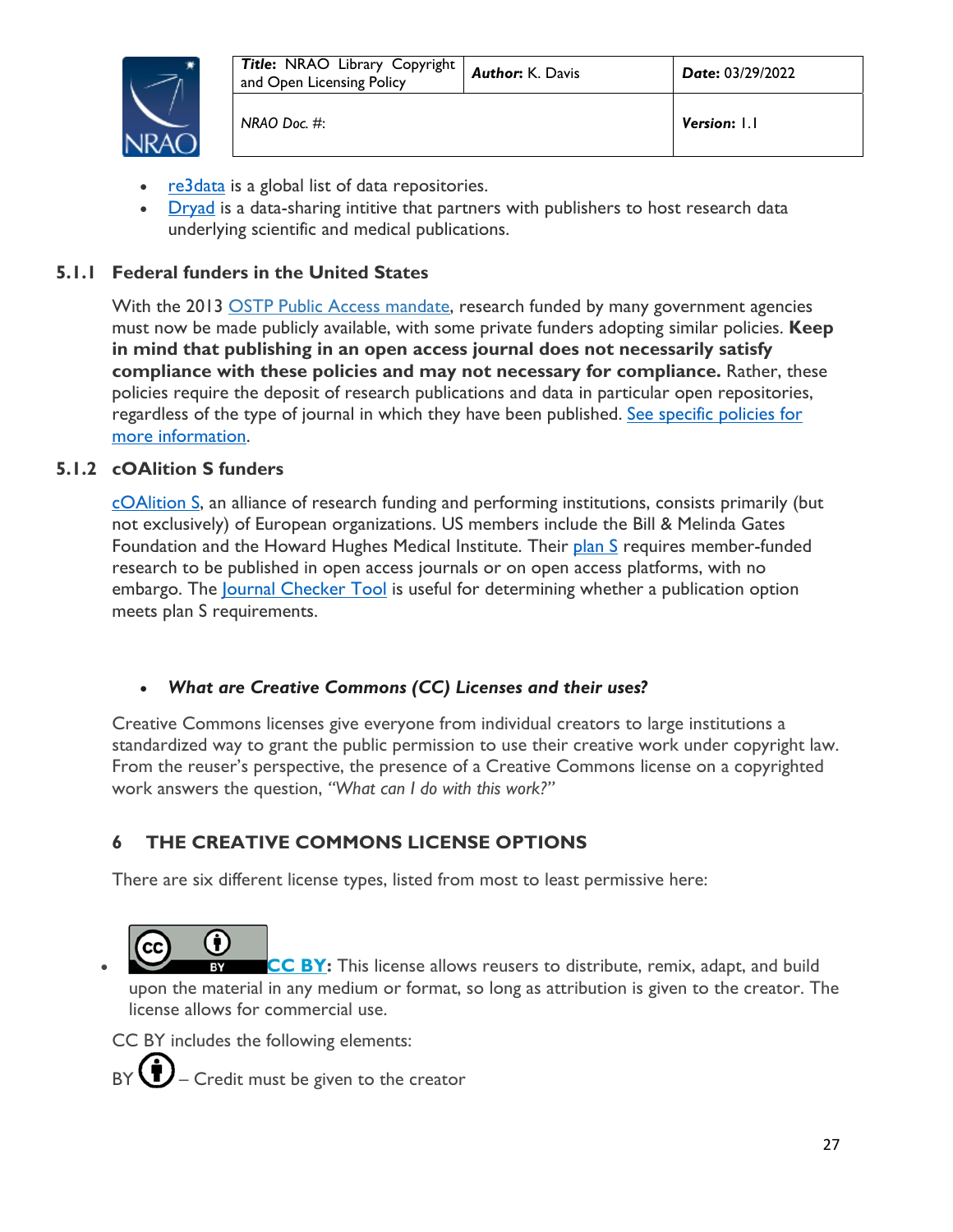

*NRAO Doc. #*: *Version***:** 1.1



 **CC BY-SA**: This license allows reusers to distribute, remix, adapt, and build upon the material in any medium or format, so long as attribution is given to the creator. The license allows for commercial use. If you remix, adapt, or build upon the material, you must license the modified material under identical terms.

CC BY-SA includes the following elements:

- $BY$  $\bigoplus$  Credit must be given to the creator
	- $-$  Adaptations must be shared under the same terms



 **CC BY-NC**: This license allows reusers to distribute, remix, adapt, and build upon the material in any medium or format for noncommercial purposes only, and only so long as attribution is given to the creator.

It includes the following elements:

 $\bullet$  – Credit must be given to the creator

- Only noncommercial uses of the work are permitted



 **CC BY-NC-SA**: This license allows reusers to distribute, remix, adapt, and build upon the material in any medium or format for noncommercial purposes only, and only so long as attribution is given to the creator. If you remix, adapt, or build upon the material, you must license the modified material under identical terms.

CC BY-NC-SA includes the following elements:

- $\bigcup$  Credit must be given to the creator
	- $\mathcal{Y}_{\mathsf{C}}$  Only noncommercial uses of the work are permitted
- $-$  Adaptations must be shared under the same terms



 **CC BY-ND**: This license allows reusers to copy and distribute the material in any medium or format in unadapted form only, and only so long as attribution is given to the creator. The license allows for commercial use.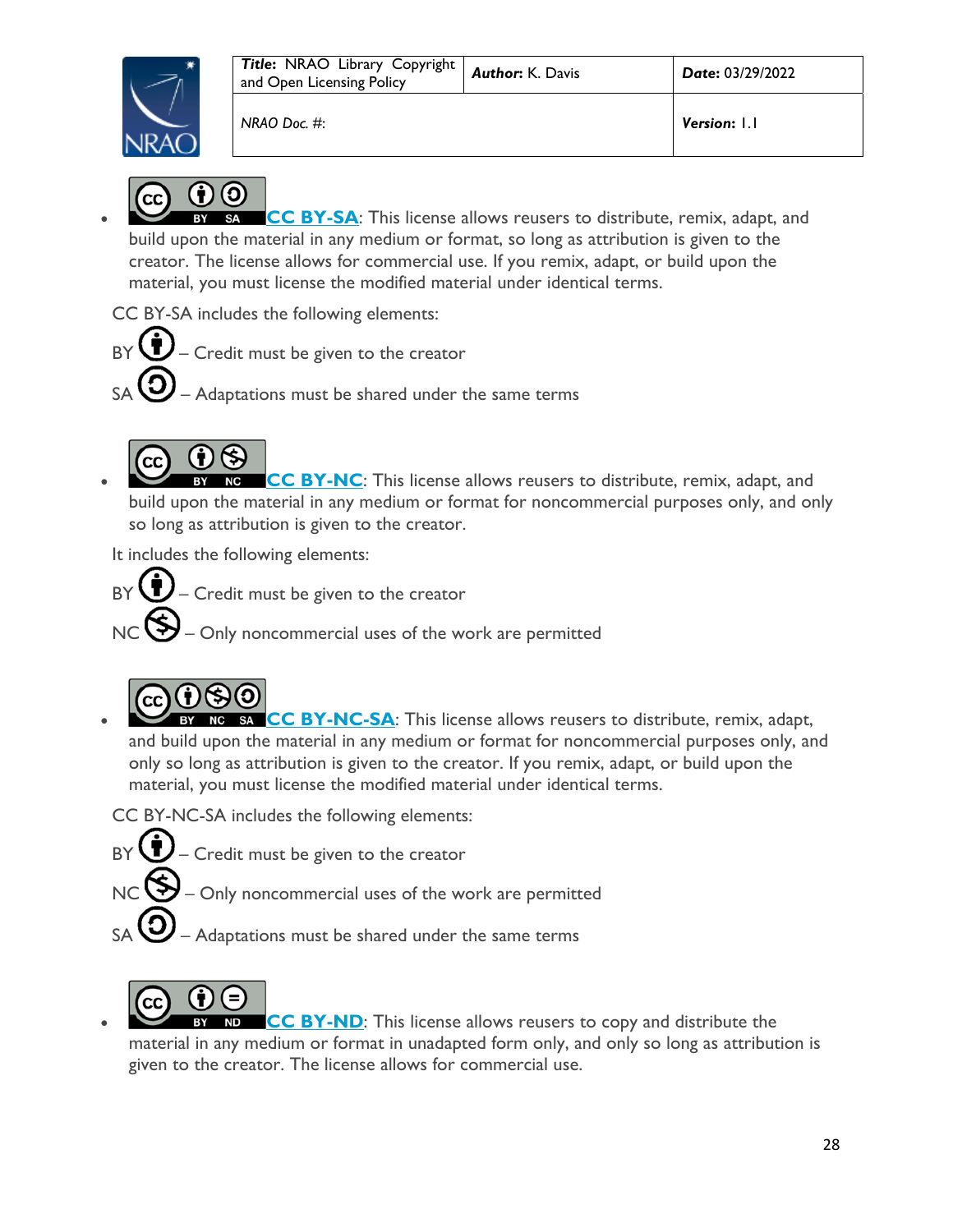

CC BY-ND includes the following elements:

 $BY$   $\bigoplus$  – Credit must be given to the creator

ND  $\bigcup$  – No derivatives or adaptations of the work are permitted



**CC BY-NC-ND:** This license allows reusers to copy and distribute the material in any medium or format in unadapted form only, for noncommercial purposes only, and only so long as attribution is given to the creator.

CC BY-NC-ND includes the following elements:

 $BY \bigcup$  – Credit must be given to the creator

 $NC$   $\bigotimes$  – Only noncommercial uses of the work are permitted

ND  $\bigcup$  – No derivatives or adaptations of the work are permitted

# **7 THE CREATIVE COMMONS PUBLIC DOMAIN DEDICATION**

### **PUBLIC DOMAIN**

**CC0** (aka CC Zero) is a public dedication tool, which allows creators to give up their copyright and put their works into the worldwide public domain. CC0 allows reusers to distribute, remix, adapt, and build upon the material in any medium or format, with no conditions.

# 8 **CHOOSING A LICENSE**

The six licenses and the public domain dedication tool give creators a range of options. The best way to decide which is appropriate for you is to think about why you want to share your work, and how you hope others will use that work.

### 9 **BEFORE LICENSING**

Before you apply a CC license or CC0 to your work, there are some important things to consider:

**The licenses and CC0 cannot be revoked.** This means once you apply a CC license to your material, anyone who receives it may rely on that license for as long as the material is protected by copyright, even if you later stop distributing it.